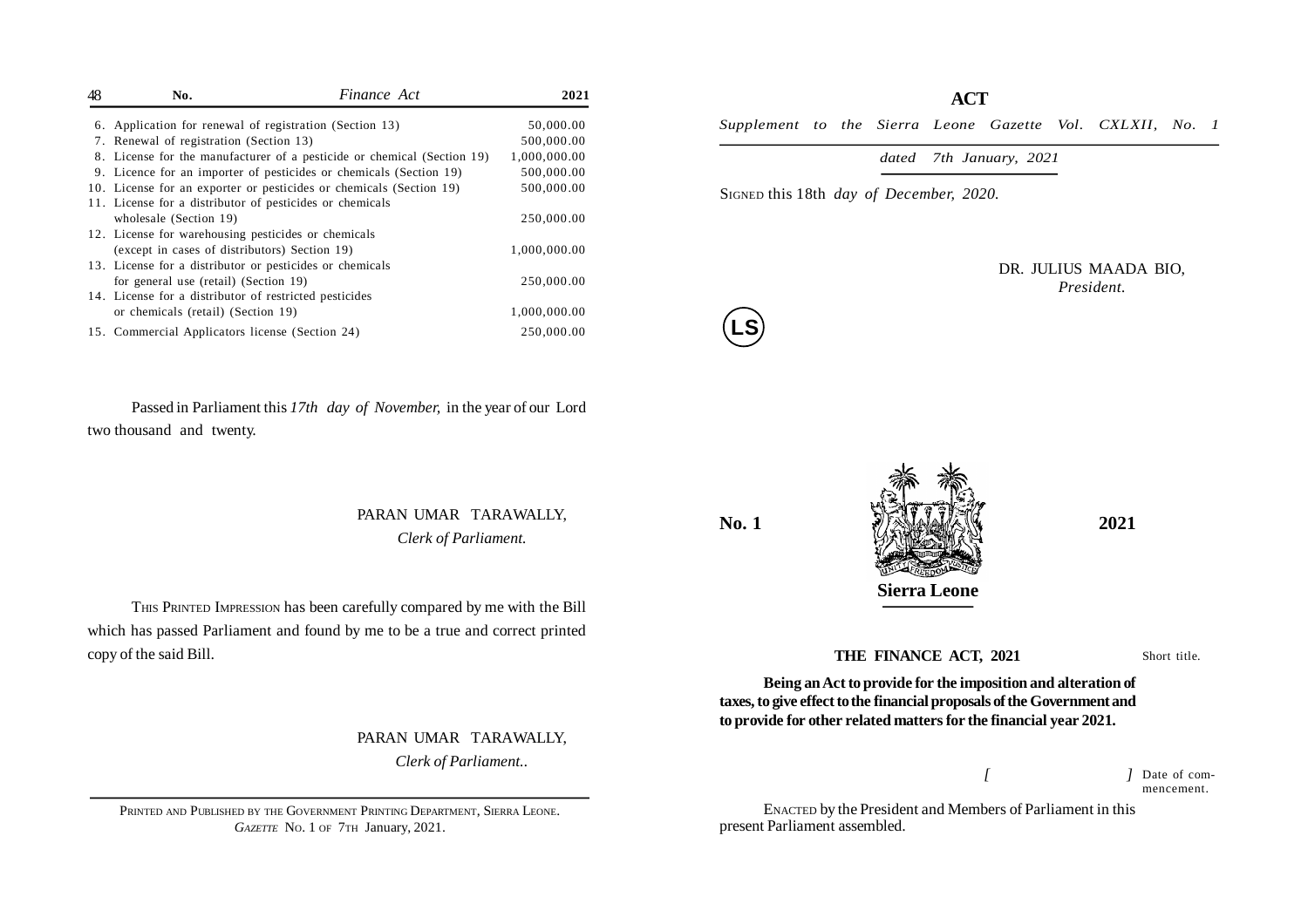|                             | LAU. | inance<br>.<br>٦C                                                                   | 202 | N <sub>0</sub> . 1 |                        |       | 'inance<br>AC       | 202           |  |
|-----------------------------|------|-------------------------------------------------------------------------------------|-----|--------------------|------------------------|-------|---------------------|---------------|--|
| $\sqrt{ }$<br>$\Delta$ Date |      | th <sub>15</sub><br>$n_{\rm FOW1}$<br>۹h<br>'VX71 C<br>n.<br>othe<br>$\sim$<br>Jnje |     |                    |                        |       |                     |               |  |
|                             |      |                                                                                     |     |                    | $\sim$<br>$\mathbf{r}$ | 10000 | <b>DECONTRELANT</b> | <b>DADITE</b> |  |

commencement to come into operation on the 1st day of January, 2021.

## **PAY-ROLL TAX ACT, 1972**

**2.** Section 8 of the Pay-Roll Tax Act 1972 is amended in subsection (1) by inserting the following new paragraph immediately after paragraph (c)- Amendment of Section 2 of Act No 16 of 1972.

"(d)public international organisations "

# **THE CUSTOMS TARIFF ACT, 1978**

| Amendment                |                      | 3. The First Schedule of the Customs Tariff Act 1978 is |
|--------------------------|----------------------|---------------------------------------------------------|
| of First                 | amended as follows - |                                                         |
| Schedule<br>of Act No 16 |                      |                                                         |
| of 1978.                 |                      | (a) by deleting the heading 11.01 and inserting         |
|                          |                      | the following new heading                               |

|       | HEADING H.S. CODE | <b>SITC</b> | <b>DESCRIPTION   TARIFF</b>                    |  |
|-------|-------------------|-------------|------------------------------------------------|--|
| 11.01 | 1101.11.00.000    |             | -Wheat (for industrial 0%<br>flour production) |  |

(b) by deleting the headings 8471.30, 8471.41 and 8471.50 and inserting the following new headings

|       | HEADING   H. S. CODE | <b>SITC</b> | <b>DESCRIPTION</b>                                                                                   | <b>TARIFF</b> |
|-------|----------------------|-------------|------------------------------------------------------------------------------------------------------|---------------|
| 84.71 |                      |             | -Portable automatic<br>data processing machine<br>and units thereof                                  | 5%            |
|       | 8471.30.10.000       |             | - Presented<br>completely<br>knocked<br>down (CKD)<br>or unassembled<br>for the assembly<br>industry |               |
|       | 8471.41.10.000       |             | -Other automatic<br>data processing<br>machines                                                      | 5%            |

| S |   |   |
|---|---|---|
|   | ć | I |
|   |   |   |

| <b>HEADING</b> | H. S. CODE     | <b>SITC</b> | <b>DESCRIPTION</b>                                                                                | <b>TARIFF</b> |
|----------------|----------------|-------------|---------------------------------------------------------------------------------------------------|---------------|
|                |                |             | - Presented<br>completely knocked<br>down (CKD)<br>or unassembled<br>for the assembly<br>industry |               |
|                | 8471.50.10.000 |             | -Processing units<br>other than those<br>of subheading<br>8471.41 or 8471.49                      |               |
|                |                |             | Presented completely<br>knocked<br>down (CKD)<br>or unassembled<br>for the assembly<br>industry   | 5 %           |

## **THE EXCISE ACT 1982**

**4.** The First Schedule of the Excise Act 1982 is amended Amendment as follows of First Schedule

> (a) deleting the tariff item No. 15.11, the  $\frac{\text{to Act No}}{\text{to 100}}$ corresponding description in column 2 and the corresponding rates in column 3 and inserting the following new tariff item numbers, descriptions and excise rates on importof 1982

| <b>HEADING</b> | H. S. CODE     | <b>SITC</b> | <b>DESCRIPTION</b>                                                                                                                                                                         | <b>EXCISE</b><br>RATE |
|----------------|----------------|-------------|--------------------------------------------------------------------------------------------------------------------------------------------------------------------------------------------|-----------------------|
| 15.11          | 1511.90.10.000 |             | -Vegetable oil and<br>its fractions,<br>whether or not<br>refined, but not<br>chemically modified.<br>- Put up for retail<br>sale in packings<br>with a net content<br>of 5 litres or less | 10%                   |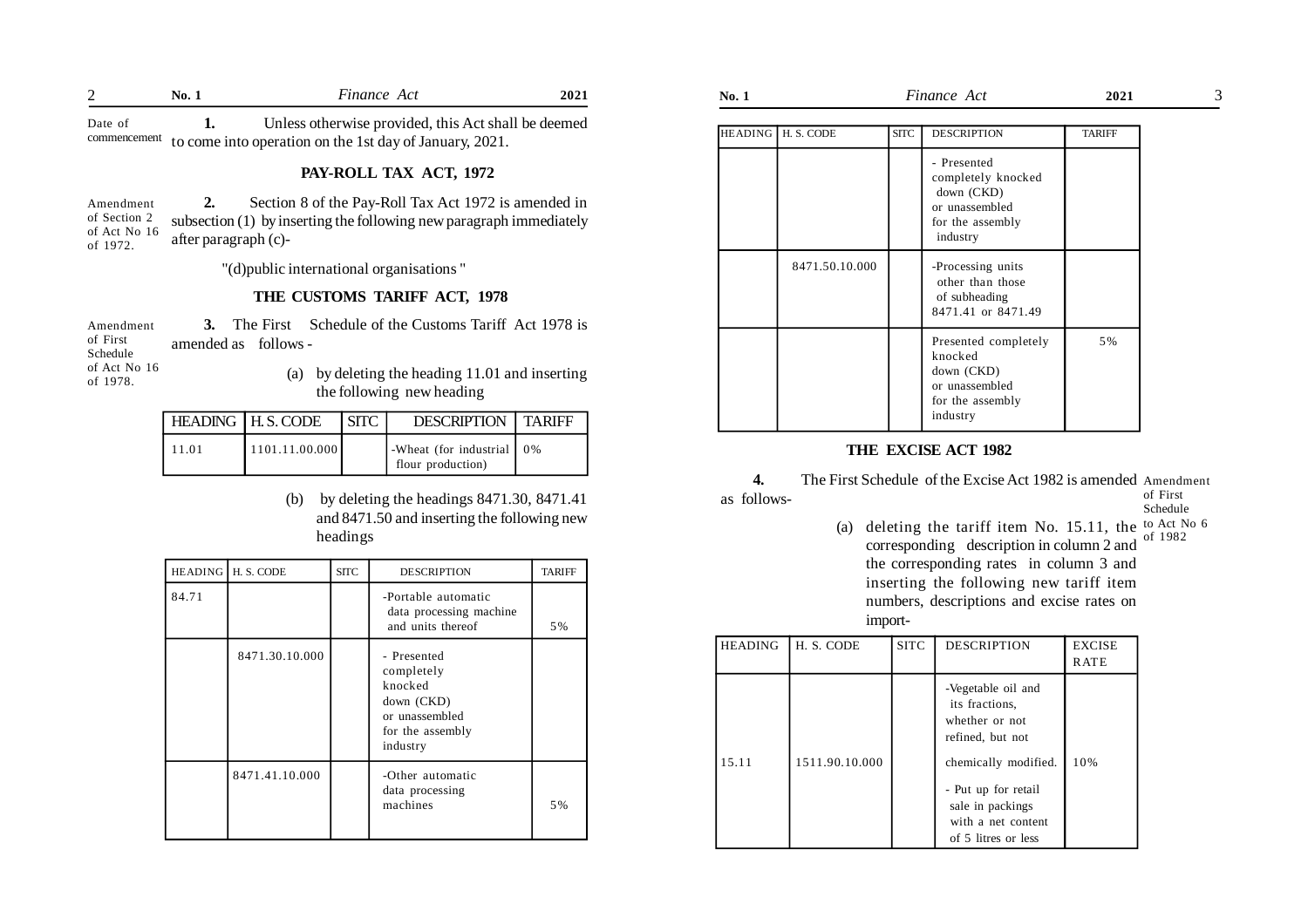## 4 **No. 1** *Finance Act* **2021 No. 1** *Finance Act* **2021**

| <b>HEADING</b> | H. S. CODE     | <b>SITC</b> | <b>DESCRIPTION</b>                                                                                                          | <b>EXCISE</b><br><b>RATE</b> |
|----------------|----------------|-------------|-----------------------------------------------------------------------------------------------------------------------------|------------------------------|
|                | 1511.90.90.000 |             | - Other                                                                                                                     | 10%                          |
|                | 1511:90:20:000 |             | Palm Olein                                                                                                                  | 10%                          |
|                | 1517:10:90:000 |             | Magarine, edible<br>mixtures or pre-<br>partion of vege-<br>table fats or oils<br>fractions of diffe-<br>rent fats or oils. | 10%                          |

(b) by deleting heading 34.01 and inserting the following new headings.

| <b>HEADING</b> | H. S. CODE                                                                                                                     | SITC. | <b>DESCRIPTION</b>                                                                                                                                                  | <b>TARIFF</b> |
|----------------|--------------------------------------------------------------------------------------------------------------------------------|-------|---------------------------------------------------------------------------------------------------------------------------------------------------------------------|---------------|
| 34.01          | 3401.11.00<br>3401.11.10.000<br>3401.11.20<br>3401.11.90<br>3401.19.00<br>3401.19.10<br>3401.19.30<br>3401.19.90<br>3401.20.00 |       | Soaps for toilet use<br>Medicated soap<br>Toilet Soap<br>Bath Soap<br>Multipurpose Soap<br>Household Soap<br>Soap noodles<br>Laundary Soaps<br>Soaps in other forms | 20%           |
| 29.15          | 2915.60.00<br>2915.60.00<br>2915.70.00                                                                                         |       | Palmitic acid, steric<br>acid their salts & esters<br>Other salts of<br>Palmitic acid                                                                               | 20%           |
| 38.23          | 3823.11.00                                                                                                                     |       | Industrial monocar<br>-boxylic fatty acid oils<br>Steric acid - other<br>forms of steric fatty<br>acids                                                             | 20%           |

- 
- 
- (c) deleting the tariff item No. 22.09 , the corresponding description and excise rate and inserting the following new tariff item numbers, descriptions and excise rates -

| Tariff Code | Description                                                                                                                                                            | Rate of Excise |
|-------------|------------------------------------------------------------------------------------------------------------------------------------------------------------------------|----------------|
| 22.09       | D1. Locally manufactured<br>beer using more than 80%<br>locally produced raw<br>materials including<br>sorghum, cassava,<br>maize, sugar and barley                    | 5 %            |
|             | D2. Locally manufactured<br>beer using more than 70%<br>but less than 80% locally<br>produced raw materials<br>including sorghum, cassava,<br>maize, sugar and barley  | 8%             |
|             | D3. Locally manufactured<br>beer using more than 60%<br>but less than 70 % locally<br>produced raw materials including<br>sorghum, cassava, maize,<br>sugar and barley | 12%            |
|             | D4. Locally manufactured<br>beer using more than 50%<br>but less than 60% locally<br>produced raw materials including<br>sorghum, cassava, maize,<br>sugar and barley  | 1.5%           |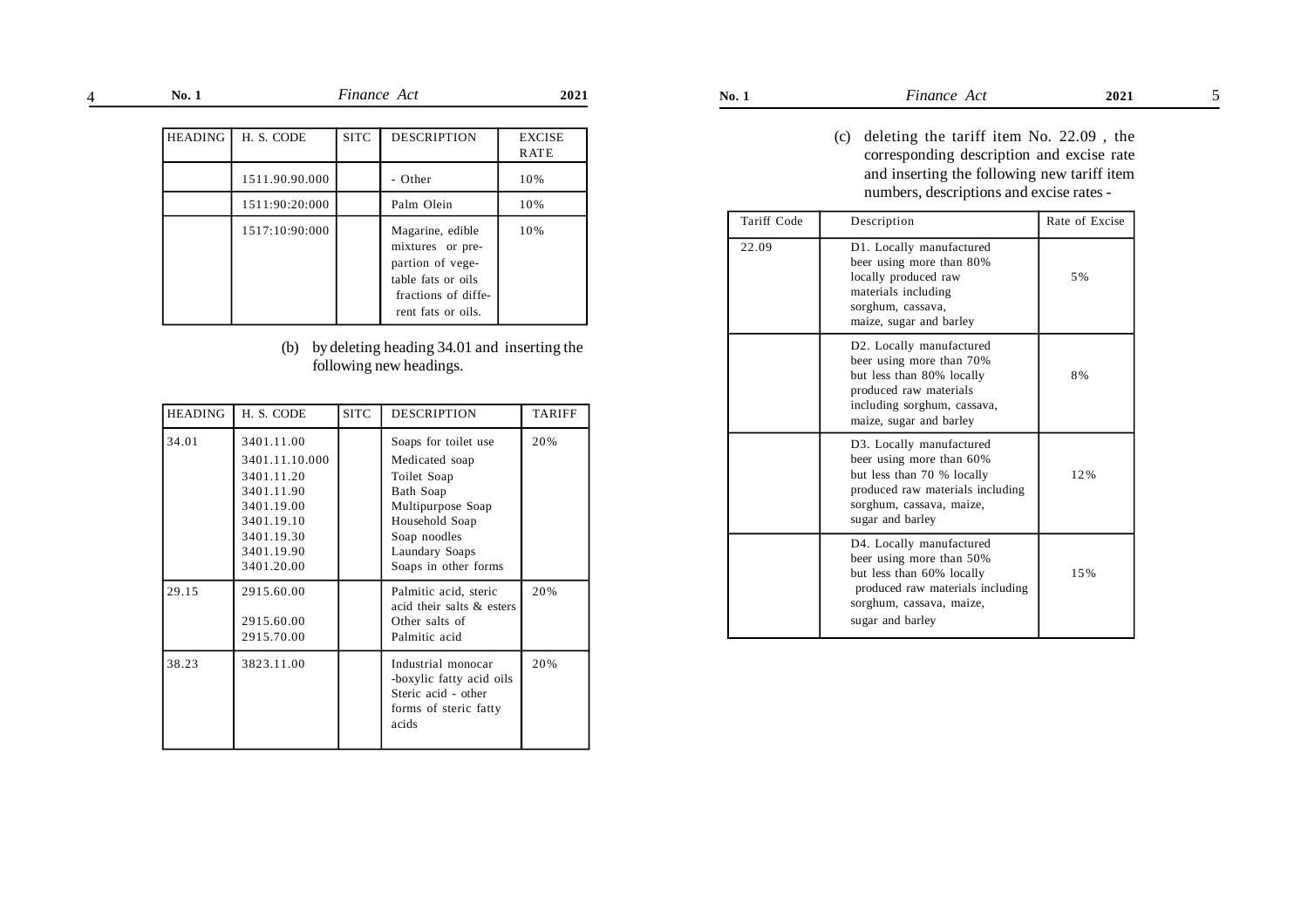(d) deleting the tariff item No.73.17 the corresponding descriptions and the corresponding rates and inserting the following tariff item numbers, descriptions and rates-

| <b>HEADING</b> | H. S. CODE SITC | <b>DESCRIPTION</b> | <b>EXCISE</b><br><b>RATE</b> |
|----------------|-----------------|--------------------|------------------------------|
| 173.17         | 17317.00.10.00  | - Nails            | 5%                           |

#### **THE FORESTRY ACT 1988**

**5.** Section 25A of the Forestry Act 1988 is amended by repealing and replacing that section with the following new section - 25A. An exporter of timber log, timber and Amendment of Section 25A of Act No. 7 of 1988. "Royalty o n

- timber export
- timber products shall pay to the National Revenue Authority a timber royalty of \$3,000 per any 33.2 cubic metres before he exports any timber log, timber and timber products excluding furniture, edge glue boards, plywood and wooden transmission poles from planted forests.

### **THE INCOME TAX ACT 2000**

| Amendment    |  |  |  |
|--------------|--|--|--|
| of Section 2 |  |  |  |
| of Act No. 8 |  |  |  |
| 2000.        |  |  |  |

- **6.** Section 2 of the Income Tax Act 2000 is amended by-
	- (a) deleting the definition of "gross income" and inserting the following new definition -

 "gross income means the total income derived from all sources of a taxable person before any deduction or allowance"

- 
- (b) deleting the definition of "impeding tax administration" and inserting the following new definition -
- "impeding tax administration" means any action by a person to corruptly, by force or threat of force (including any threatening letter or communication) intimidate, harm or obstruct any officer or employee of a person or agent assisting the National Revenue Authority for revenue collection purposes, including any member of the family of such an officer or employee of a person or agent,".
	- (c) deleting the definition of associate person and inserting the following new definition -

"associated persons" refer to two or more persons where-

- (i) one person is controlled by the other;
- (ii) such persons are each controlled by the same person or persons.

 One person is controlled by another person under paragraph (i) where -

- (i) one person acts or is likely to act in accordance with the directions, requests, suggestions or wishes of the other person whether or not the directions, requests, suggestions or wishes are communicated to that person, or
- (ii) the other person is a legal person, or the other person holds or controls more than 25 percent of the share capital or the voting rights in the other person.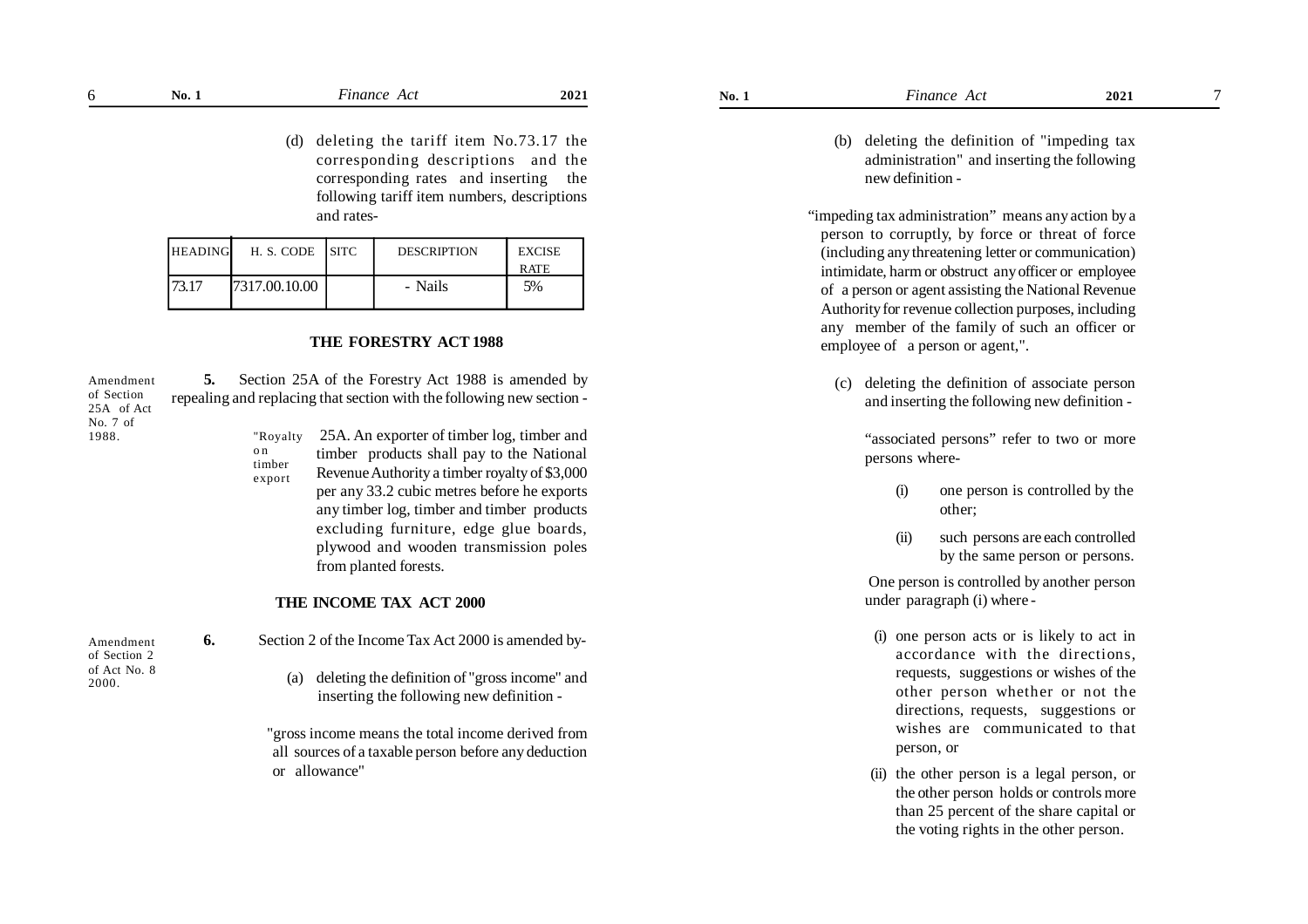| 8                                                          | No. 1     | Finance Act                                                                                                                                                                                                                                                                                                                           | 2021 | No.1                                                             | Finance Act                                                                                                                                                                                                                                                                                                                                                                                                                                    | 9<br>2021                              |
|------------------------------------------------------------|-----------|---------------------------------------------------------------------------------------------------------------------------------------------------------------------------------------------------------------------------------------------------------------------------------------------------------------------------------------|------|------------------------------------------------------------------|------------------------------------------------------------------------------------------------------------------------------------------------------------------------------------------------------------------------------------------------------------------------------------------------------------------------------------------------------------------------------------------------------------------------------------------------|----------------------------------------|
| Amendment<br>of Section 3<br>of Act No 8<br>2000.          | 7.        | Section 3 of the Income Tax Act 2000 is amended by inserting<br>the following new subsections immediately after subsection (3)-<br>"(4) For the purpose of subsection $(1)$ a person<br>liable to income tax on chargeable income<br>and taxable activities from a source in Sierra<br>Leone shall register with the National Revenue |      | Minimum<br>turnover tax<br>for online and<br>digital transaction | 6A<br>Subject to section 3 a minimum tax of<br>1.5 percent shall be imposed on the<br>turnover of all digital and electronic<br>transactions and sales on the universal<br>income derived by a resident taxpayer<br>in Sierra Leone"                                                                                                                                                                                                           |                                        |
|                                                            |           | Authority.<br>(5) A person liable for registration under<br>subsection (4) shall include all electronics,<br>online and digital transactions and activities                                                                                                                                                                           |      | "basic"                                                          | 10. Section 3 of the Income Tax Act 2000 is amended in Amendment<br>paragraph (s) of subsection (1) by deleting the word "gross" found $\frac{1}{1000}$ of Act No. 8<br>immediately before the word "monthly" and inserting the word 2000.                                                                                                                                                                                                     |                                        |
|                                                            |           | of a resident taxpayer.<br>(6) A person who fails to register under<br>subsection (4) commits an offence and shall<br>be subject to the penalty provisions under                                                                                                                                                                      |      | after paragraph (c) -                                            | 11. Section 32 of the Income Tax Act 2000 is amended in Amendment<br>subsection (2) by inserting the following new paragraph immediately of Section 32<br>"(d) group members of a company fully                                                                                                                                                                                                                                                | of Act No. 8<br>2000.                  |
| Amendment<br>of Section 5<br>of Act No. 8<br>2000.         | 8.<br>(b) | the Act".<br>Section 5 of the Income Tax Act 2000 is amended by<br>inserting the following new paragraph immediately after paragraph                                                                                                                                                                                                  |      |                                                                  | registered in Sierra Leone with a minimum of<br>25 percent holding in the group, shall recoup<br>losses of members in the same group up to<br>ten years as provided for in this Act                                                                                                                                                                                                                                                            |                                        |
|                                                            |           | "(c)Subject to section 3, corporate income tax for<br>manufacturing entities or factories whose<br>management and functional activities are<br>exclusively set up outside the Western Area<br>shall be 15 percent."                                                                                                                   |      |                                                                  | Provided that ownership and control are<br>tested by reference to the ordinary share<br>capital, voting rights, dividend rights and<br>rights to distributions on liquidation".                                                                                                                                                                                                                                                                |                                        |
| Insertion<br>of new<br>section in<br>Act No. 8 of<br>2000. | 9.        | The Income Tax Act 2000 is amended by inserting the<br>following new section immediately after section 6-                                                                                                                                                                                                                             |      | Interest<br>expense                                              | 12. Section 35 of the Income Tax Act 2000 is amended by Amendment<br>repealing and replacing that section with the following new section<br>35 (1) In ascertaining a person's chargeable income<br>for a year of assessment, the total deduction<br>for financial costs shall not exceed the amount<br>referred to in subsection (2)<br>The amount of financial costs referred<br>(2)<br>to in subsection (1) shall be equal to the sum<br>of- | of Section 35<br>of Act No. 8<br>2000. |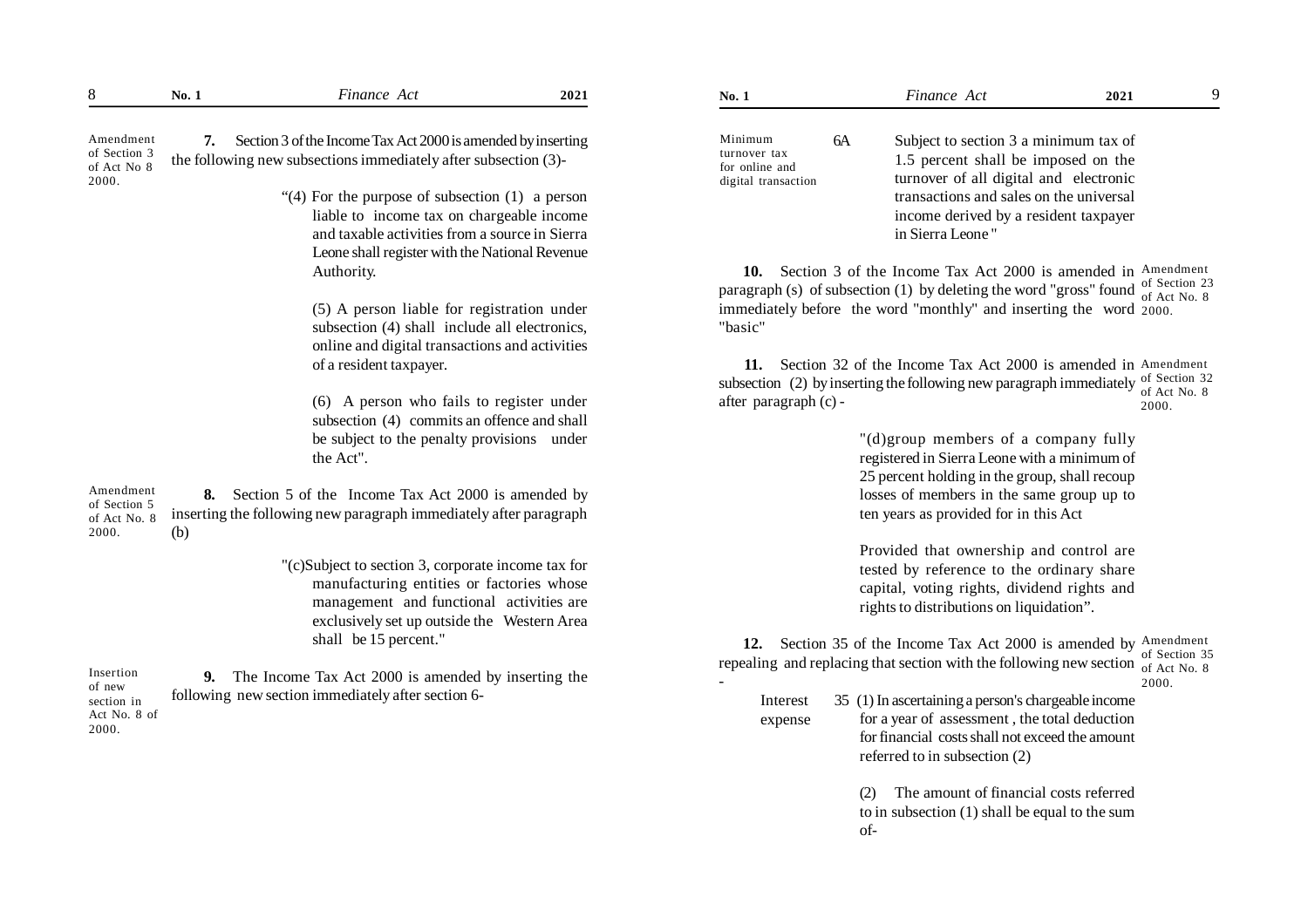- (a) financial gains derived by the persons that are to be included in ascertaining the person'schargeable income for the year of assessment;
- (b) 30 percent of the person's income from the business

 (3) Paragraphs (a) and (b) of subsection (1) shall be calculated without

plus

(a) including financial gains derived by the person or amounts referred to in paragraph (a) or paragraph(b) of section 24 or subsection (8) of section 39 ; or

(b)deducting financial costs incurred by the personor amounts referred to in section 39, paragraph (c) or paragraph (d) of subsection (1) of section 32 or section 32A .

(4) Financial costs for which a deduction is denied as a result of subsections (1) and (2) shall -

- (a) be carried forward and treated as incurred during the next tax year;
- (b) be used in the order in which they are incurred; and
- (c) not be carried forward for more than 5 years.

 (5) The Minister may by statutory instrument make regulations relating to the circumstances in which financial costs may be set against financial gains.

(6) In this section -

"financial cost" means standard interest and any other amount payable under a financial instrument;

"financial gain" means standard interest and any other amount receivable under a financial instrument; and

"financial instrument" has the meaning prescribed by regulations and, in the absence of regulations takes its meaning from generally accepted accounting principles and includes foreign currency positions.

13. Section 57 of the Income Tax Act 2000 is amended by Amendment repealing and replacing subsection (1) with the following new of Section 57 subsection of Act No. 8 2000.

> "(1)Capital gains tax shall be payable by a chargeable person at the rate of 25 percent of the capital gain accruing to or derived by that chargeable person from the disposal of a chargeable asset."

**14.** Section 84 of the Income Tax Act 2000 is amended by repealing and replacing subsection (2) with the following new subsection-

Amendment of Section 84 of Act No. 8 2000.

 "(2) Subject to subsection (3), a dividend received by a company from another resident company, including a company within a group, shall be exempt from taxation".

**15.** Section 85 of the Income Tax Act 2000 is amended by Amendment repealing and replacing paragraph (c) with the following new of Section 85 paragraph of Act No. 8 2000.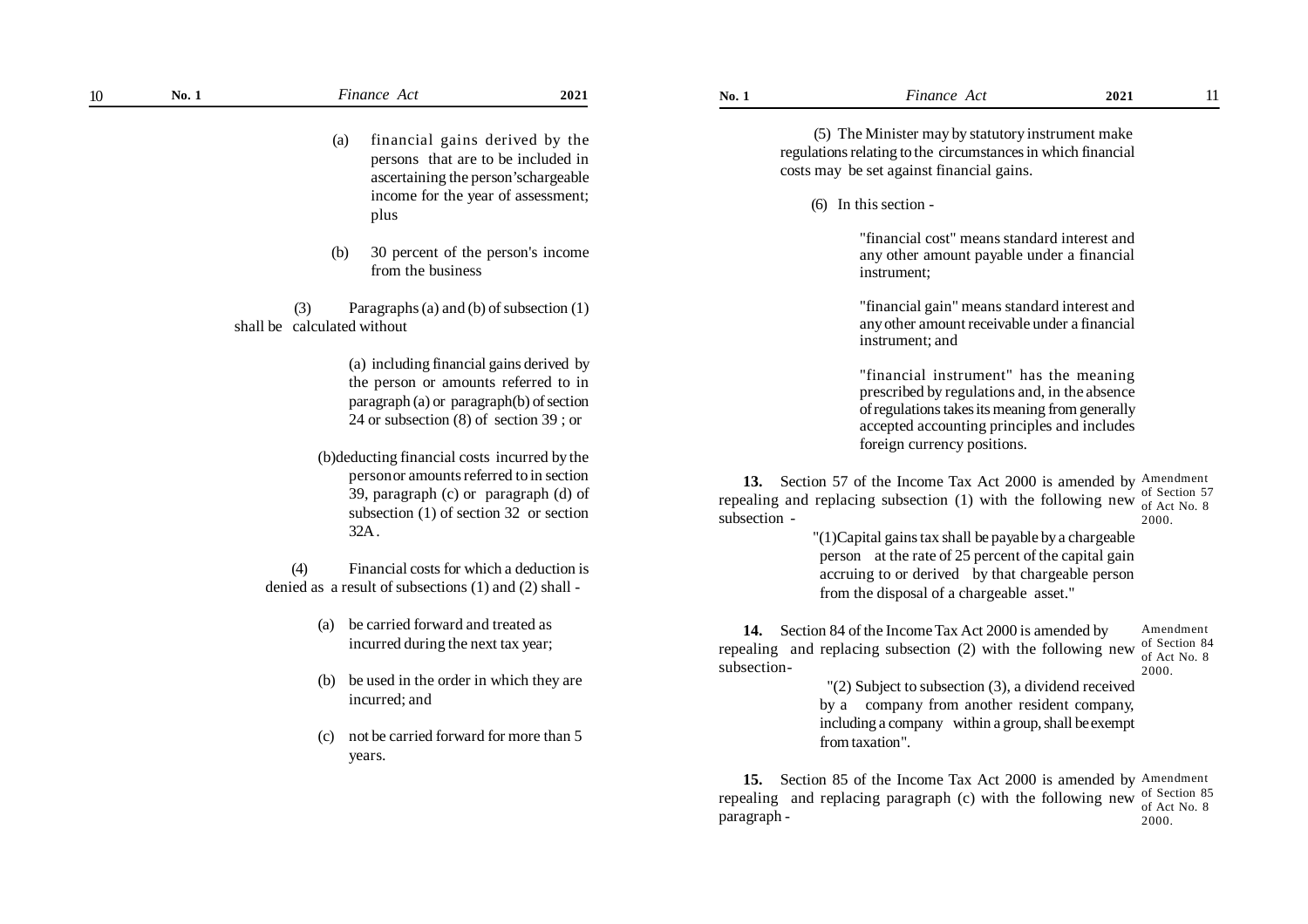"(c) retained earnings in excess of 50 percent post tax profit in a current year of assessment for all corporate entities including parastatals shall be taxed at the rate of 10 percent."

**16.** Section 89 of the Income Tax Act 2000 is amended in subsection (1) by inserting the following new paragraph immediately after paragraph (j)- Amendment of Section 89 of Act No. 8 2000 .

> "(k) if derived from fees paid for providing managerial, technical or consultancy services in Sierra Leone

**17.** Section 95 of the Income Tax Act 2000 is amended by repealing and replacing subsection (1) with the following new subsection - Amendment of Section 95 of Act No. 8 2000 .

> (1) Where a transaction exists between associated persons they shall calculate their income and tax payable according to the arm's length principle. " Transfer Pricing

> > (2) The arm's length principle referred to under subsection (1) requires associated persons to calculate income and tax payable as if the conditions of any transaction between those persons had been made between independent persons acting in the same circumstances.

> > (3)The conditions of any transaction referred to under sub-section (2) includes prices and other terms in place between the associated persons, the structure and characterization of the transaction and whether the transaction would have occurred between independent persons in the same circumstances.

(4) The Minister responsible for finance may by statutory instrument make regulations relating to transfer pricing to be administered by the Commissioner General for the purpose of dealing with related party and other transactions.

(5) Where, in the opinion of the Commissioner-General, a person has failed to comply with subsection (1), the Commissioner-General may make adjustments consistent with subsection (1) and in doing so the Commissioner-General may apply the arm's length conditions of any transaction, including-

> (a)disregarding a transaction made between associated persons, if no transaction would have been made between independent persons acting in the same circumstances;

- (b) disregarding a transaction and replacing it with an alternative transaction that is structured and characterised in accordance with the conditions that would be in place had the transaction been between independent persons in the same circumstances
- (c) recharacterizing debt financing as equity financing.
- (6) This section shall apply to a transaction between a permanent establishment in Sierra Leone and its non-resident owner as if the permanent establishment and its non-resident owner were separate persons.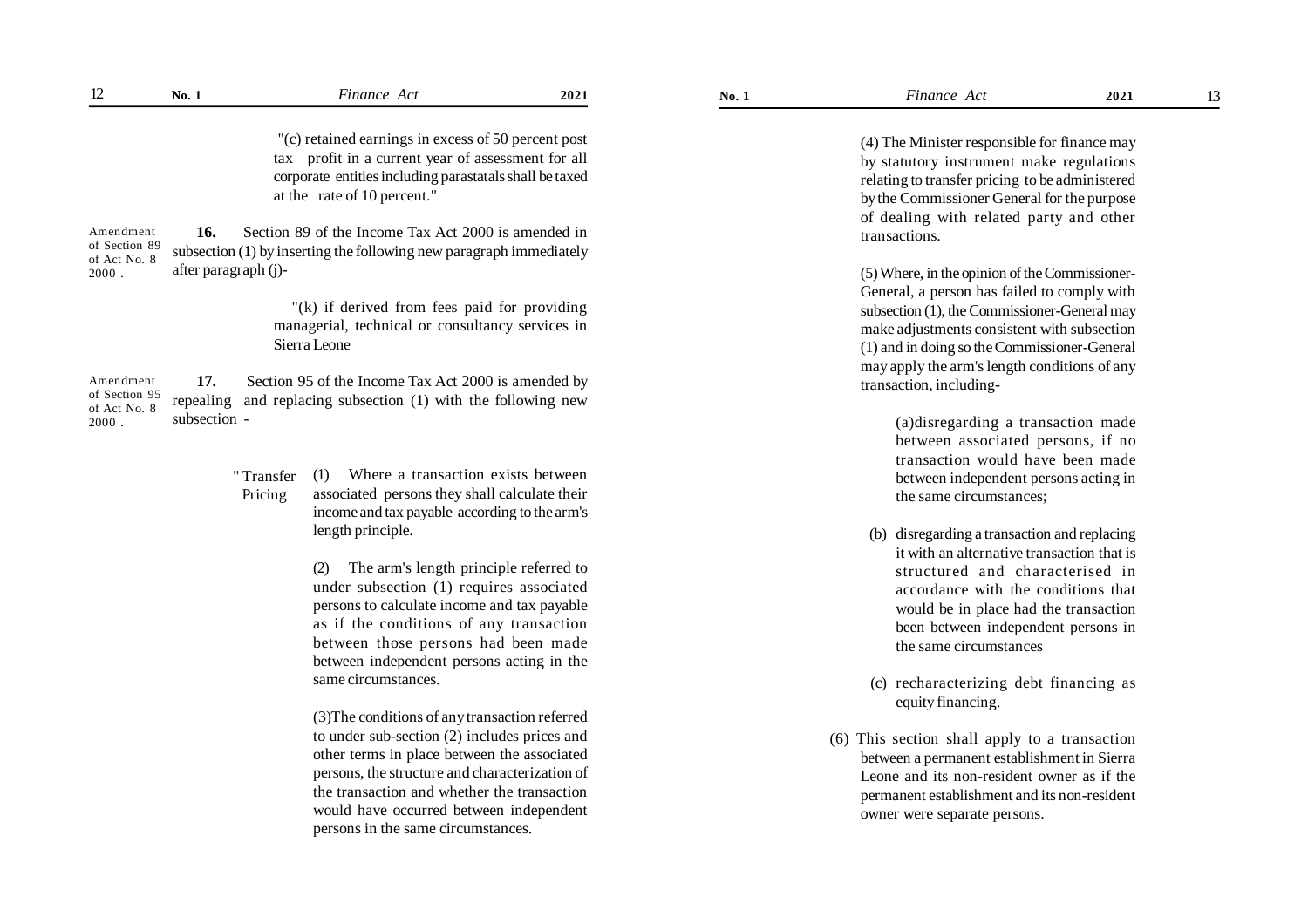(7) A person undertaking a transaction with an associated person during a year of assessment shall disclose the following-

- (a) the relationship with the associated person;
- (b) the value of the transaction;
- (c) the transfer pricing method used to ascertain that the pricing of the transaction is in accordance with the arm's length principle; and
- (d) the financial data derived from comparable transactions used in the transfer pricing method.
- (8) For the purpose of this section,
	- (a) "transaction" means an arrangement, scheme, undertaking, promise, understanding, dealing, plan, whether expressed or implied, whether or not enforceable by legal proceedings and involving directly or indirectly, more than one person.
	- (b) associated persons shall include parent or holding companies, subsidiary companies, associates, or joint ventures, irrespective of their residential status for tax purposes

**18.** Section 114 of the Income Tax Act 2000 is amended in subsection (2) by inserting the following new paragraph immediately after paragraph (c) Amendment of Section 114 of Act No. 8 2000.

.

"(d) other exempt persons and organisations specified under Section 9 of the Act"

**19.** Section 115 of the Income Tax Act 2000 is amended in Amendment subsection (3) by inserting the following new paragraphs immediately after paragraph (b) of Section 115 of Act No. 8 2000.

> "(c) A taxpayer upon filing of annual income tax returns on the due date, shall be entitled to utilise over a period of time any tax credit established and agreed by the Commissioner-General under a utilisation plan".

- "(d) A taxpayer who undertakes a Corporate Social Responsibility (CSR) in the normal course of business as complimentary activity in support of government in the following priority areas shall be allowed a 25 percent tax credit on such expenditure in the year of assessment-
	- (i) free and quality school education;
	- (ii) children welfare;
	- (iii) natural disasters and disease outbreaks;
	- (iv) maternal child health
	- (v) agriculture (food and cash crop production, fisheries and animal husbandry) and agri-business
	- (vi) Water and Sanitation.

20. Section 117 of the Income Tax Act 2000 is amended as Amendment follows-

of Section 117 of Act No. 8 2000.

 (a) in subsection (2) by repealing and replacing paragraph (c) with the following new paragraph

> "(c) other payments made under a contract including management and technical fees and other remittances."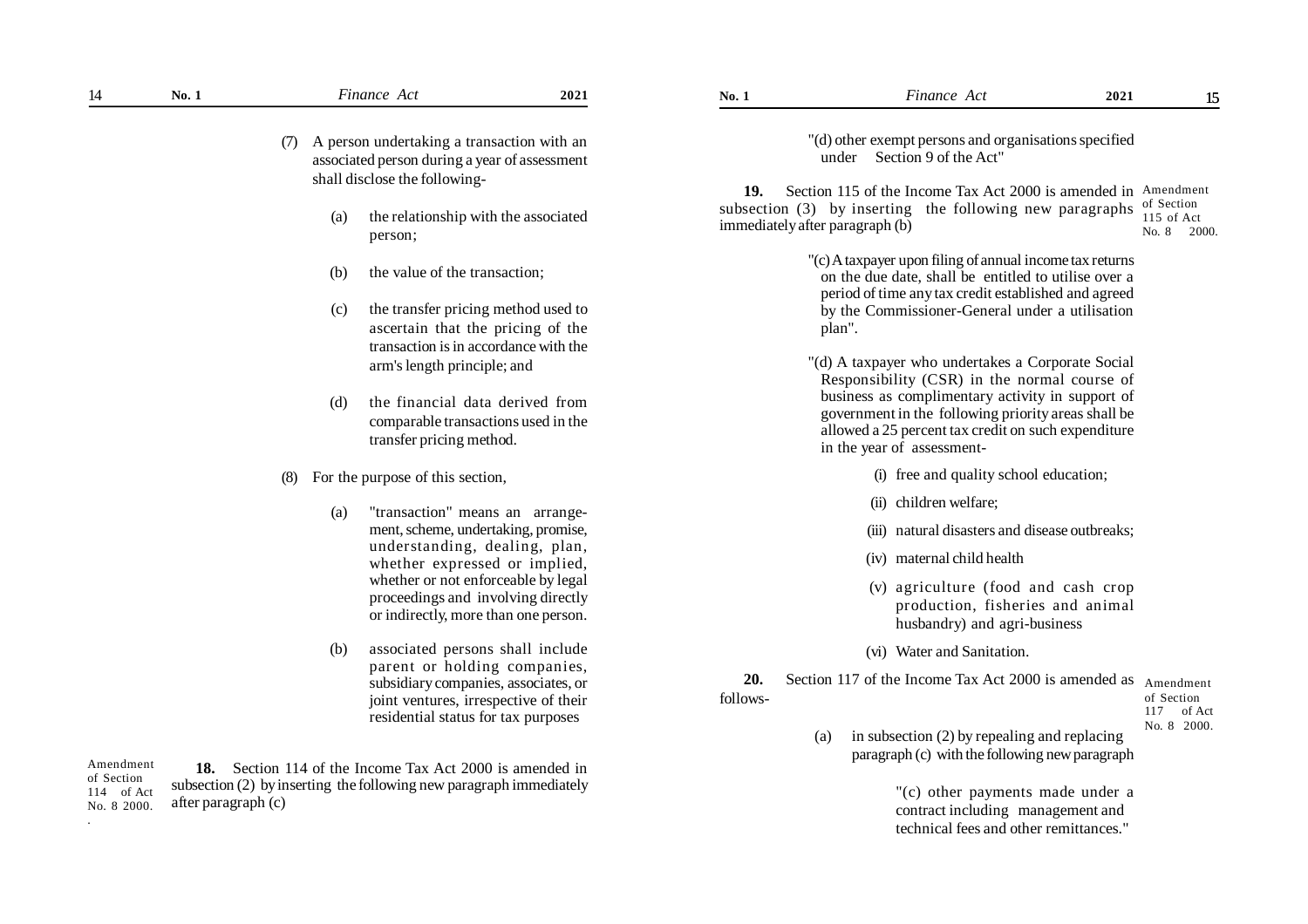(b) in subsection (2) by inserting the following new paragraph immediately after paragraph (c)

> "(d) fee, commission or other related business benefits providing digital services to a customer, whether through e-commerce, peer-to-peer (P2P), advertising-based, agency or subscription-based platforms".

(c) subsection (5) by repealing and replacing that subsection with the following new subsection -

> "(5) Subsection (4) shall not apply to payments made by-

- (a) a professional service provider, whose income is already subject to withholding tax per transaction under Section 116A of the Act;
- (b) a person to a contractor during a month in which the person pays a total of Le 500,000 or less to the contractor.

**21.** Section 135 of the Income Tax Act 2000 is amended by inserting the following new subsections immediately after subsection (4) Amendment of Section 135 of Act No. 8 of 2000.

 " (5) A taxpayer who wishes to extend the one month period required for submitting information and evidence shall make a written application for extension to the Commissioner-General or a designated officer setting out the reasons why he should be granted the extension.

(6) The Commissioner-General or a designated officer may in writing grant the approval to extend the period of time beyond one month provided the reason given by the tax payer in the application is beyond the control of the taxpayer and therefore valid

- (7) Where the Commissioner -General or the designated officer does not grant the approval the one-month period of initial notification shall be deemed to be the effective period.
- (8) Where the taxpayer fails to provide the required information and evidence an administrative penalty shall be imposed by the Commissioner General or the designated officer in addition to full recovery of an assessment raised on the taxpayer based on the following assessment
	- (a) Le500,000,000 for Large Taxpayers;
	- (b) Le250,000,000 for Medium Taxpayers;
	- (c) Le5,000,000 for Small and Micro Taxpayers.
- (9) The recovery and enforcement provisions in this Act shall apply accordingly in the recovery of any assessments, penalties and interests including costs of enforcement relating to the tax liability so established".

22. Section 150 of the Income Tax Act 2000 is amended in Amendment subsection (1) by repealing and replacing that subsection with the following new subsection - No. 8

of Section 150 of Act 2000.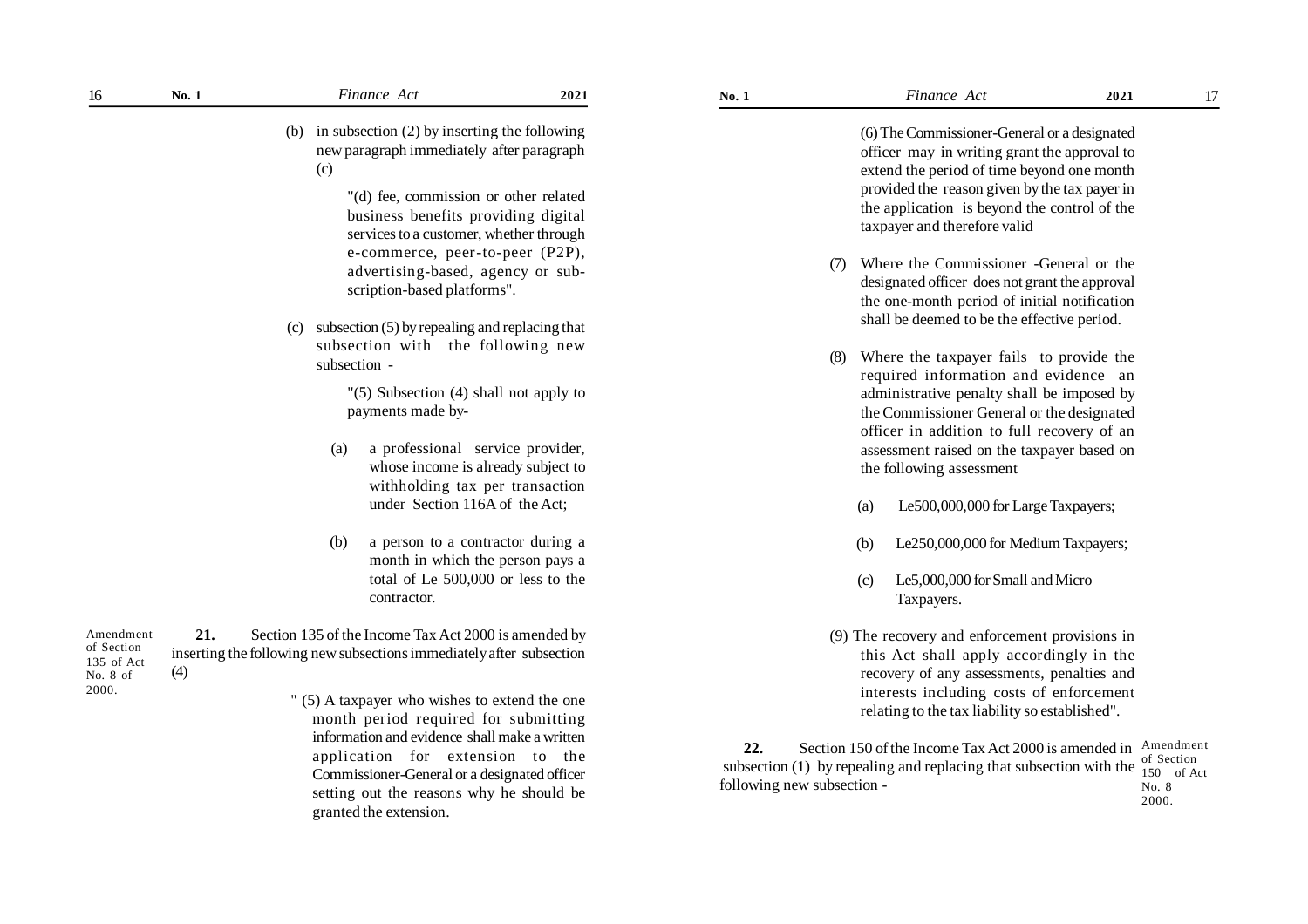| 18                                                   | No. 1                                                                                                                                                                                                   | Finance Act           | 2021                                                                                                                        | No. 1                                                                                                             | Finance Act                                                                                                                                                            | 19<br>2021            |
|------------------------------------------------------|---------------------------------------------------------------------------------------------------------------------------------------------------------------------------------------------------------|-----------------------|-----------------------------------------------------------------------------------------------------------------------------|-------------------------------------------------------------------------------------------------------------------|------------------------------------------------------------------------------------------------------------------------------------------------------------------------|-----------------------|
|                                                      | A taxpayer who without good course fails to<br>(1)<br>file an income tax return and any other return<br>required by this Act within the required period<br>shall be liable to the following penalties - |                       |                                                                                                                             | (a) to pay an administrative penalty of<br>not more than Le20,000,000 and taxes<br>outstanding for the period; or |                                                                                                                                                                        |                       |
|                                                      |                                                                                                                                                                                                         | (a)                   | Le100,000,000 for Large<br>Taxpayers;                                                                                       |                                                                                                                   | (b) upon conviction to a fine not<br>exceeding Le100,000,000; or to a term<br>of imprisonment of one year or both                                                      |                       |
|                                                      |                                                                                                                                                                                                         | (b)                   | Le50,000,000 for Medium                                                                                                     |                                                                                                                   | the fine and the prison term.                                                                                                                                          |                       |
|                                                      |                                                                                                                                                                                                         |                       | Taxpayers;                                                                                                                  | 25.                                                                                                               | The first schedule of the Income Tax Act is amended by                                                                                                                 | Amendment<br>of first |
|                                                      |                                                                                                                                                                                                         | (c)                   | Le5,000,000 for Small and Micro<br>Taxpayers;                                                                               |                                                                                                                   | (a) repealing and replacing paragraphs (1) and Act No. 8 of<br>(2) with the following new paragraphs-                                                                  | schedule to<br>2000.  |
|                                                      |                                                                                                                                                                                                         | (d)                   | 10 percent of the estimated tax<br>payable based on best of<br>judgement.                                                   |                                                                                                                   | 1 Where the turnover, excluding income<br>from property, of a person, not being a<br>company specified under Part III of the<br>First Schedule is less than Le350,000, |                       |
| Amendment<br>of Section<br>155 of Act<br>No. 8 2000. | <b>23.</b>                                                                                                                                                                                              |                       | Section 155 of the Income Tax Act 2000 is amended by<br>repealing and replacing that section with the following new section |                                                                                                                   | 000 but not less than Le10,000,000, the<br>income tax payable shall be taxes under<br>the Small and Micro Taxpayer regime at<br>the rate of 3 percent on turnover;     |                       |
|                                                      | Impeding<br>tax adminis-                                                                                                                                                                                |                       | 155 A person who impedes or attempts to<br>impede the administration of this Act or any                                     |                                                                                                                   | 2 Where the taxpayer is a transport                                                                                                                                    |                       |
|                                                      | tration                                                                                                                                                                                                 |                       | other tax legislation administered by the                                                                                   |                                                                                                                   | service provider; or engaged in alluvial                                                                                                                               |                       |
|                                                      |                                                                                                                                                                                                         |                       | National Revenue Authority commits an                                                                                       |                                                                                                                   | gold, diamond and sand-based                                                                                                                                           |                       |
|                                                      |                                                                                                                                                                                                         |                       | offence and in addition to the penalty                                                                                      |                                                                                                                   | exporting, dealing in mining activities,                                                                                                                               |                       |
|                                                      |                                                                                                                                                                                                         |                       | provided shall be liable to an administrative<br>fine not exceeding the amount specified in                                 |                                                                                                                   | the tax payable by that person shall be<br>the higher between the tax rate on                                                                                          |                       |
|                                                      |                                                                                                                                                                                                         |                       | paragraph 12 of the Ninth Schedule.                                                                                         |                                                                                                                   | turnover specified in subparagraph (i),<br>and the rates applicable to the                                                                                             |                       |
| Insertion of<br>New Section<br>In Act No. 8          | 24.<br>following new section immediately after section 157.                                                                                                                                             |                       | The Income Tax Act 2000 is amended by inserting the                                                                         |                                                                                                                   | business; or any provision in this Act;<br>or taxable persons falling under<br>paragraph 2 or 3 of the Finance Act of                                                  |                       |
| of 2000.                                             |                                                                                                                                                                                                         |                       |                                                                                                                             |                                                                                                                   | 2017.                                                                                                                                                                  |                       |
|                                                      |                                                                                                                                                                                                         |                       | 157A. A person who contravenes paragraph (b) of<br>subsection $(1)$ of section 3 commits an offence                         |                                                                                                                   |                                                                                                                                                                        |                       |
|                                                      | Penalty for<br>failing to<br>register a<br>business                                                                                                                                                     | and shall be liable - |                                                                                                                             |                                                                                                                   | inserting the following new paragraph<br>(b)<br>immediately after paragraph 2-                                                                                         |                       |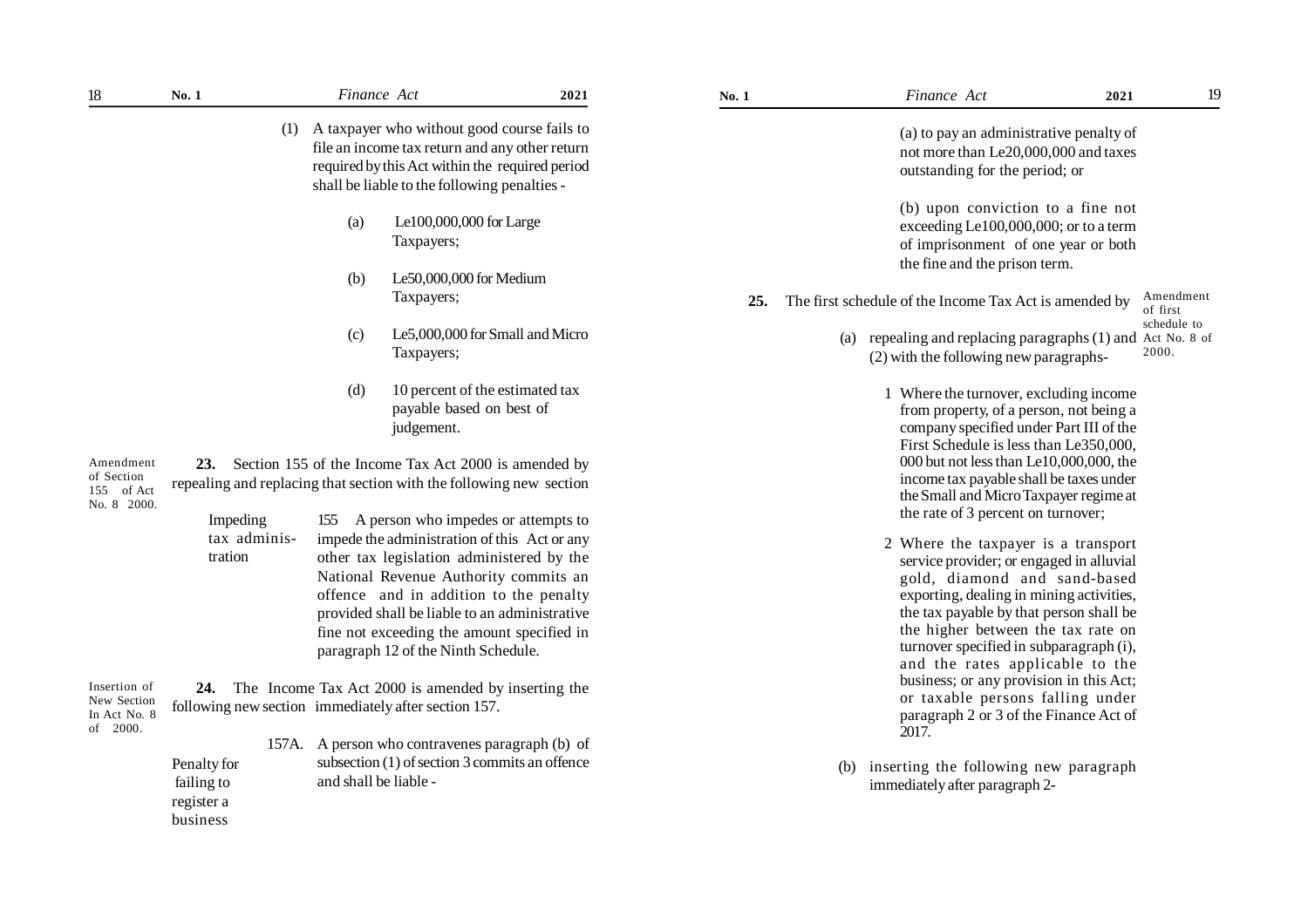service provider provided for and defined under Section 12 of the Finance Act 2020.

**26.** The ninth schedule of the Income Tax Act 2000 is amended in Paragraph (12) by deleting the fine of Le50,000,000 and inserting the new fine of Le250,000,000 Amendment of ninth schedule to Act No. 8 of 2000.

#### **THE GOODS AND SERVICES TAX ACT, 2009**

 **27.** Section 2 of the Goods and Services Tax Act 2009 is amended by inserting the following new definitions - Amendment of section 2 of Act No. 7 of 2009.

> "advertising-based platform" means any digital platform that provides users free access to a webbased service, including a search engine or social media, and charge other persons for advertisement, an often pay-per-click" fee to advertise on the website.

- "agency platform" means any digital platform that makes sales on behalf of another taxable person or resell in their own name and earn a commission from the sale or earn a mark-up.
- "digital marketplace" means a platform that allows, enables or releases support for direct interactions between buyers and sellers of goods and services through any electronic or digital means for fee, commission, mark-up or direct business benefit.
- "E-commerce platform" means any digital platform that facilitates the sale of goods between suppliers, whether own-goods-sellers or sales intermediaries, and consumers who transact through the platform,

for which payment is normally made through the platform that charges a commission to the vendor for each sale.

- "peer-to-peer platform" means any digital sales intermediary or platform that facilitates sales between individual suppliers and consumers with the platform receiving a commission for each transaction such as ride-sourcing services, accommodation rentals, and household chores, offered by self-employed individuals who own the assets for offering the services.
- "subscription-based platforms" means any digital platform that provides goods or services to consumers in exchange for paying membership fees at regular intervals, whether in an on-going or oneoff contracted basis.

**28.** Section 6 of the Goods and Services Tax Act 2009 is amended by inserting the following new subsection immediately after subsection (1)

Amendemnt of section 6 of Act No. 7 of 2009.

"(1A) For the purpose of this Act supply of service means any commercial activity other than a supply of goods for which the service provider is obliged to provide a service to another party and a customer for payment ".

**29.** Section 8 of the Goods and Services Tax Act 2009 is Amendemnt amended by inserting the following new paragraph immediately after paragraph (g) of section 8 of Act No. 7 of 2009

> "(h) digital market supply or digital services through a digital marketplace, refers to e-platforms, whether emedium, e-commerce, peer-to-peer (P2P), advertisingbased, agency or subscription-based that include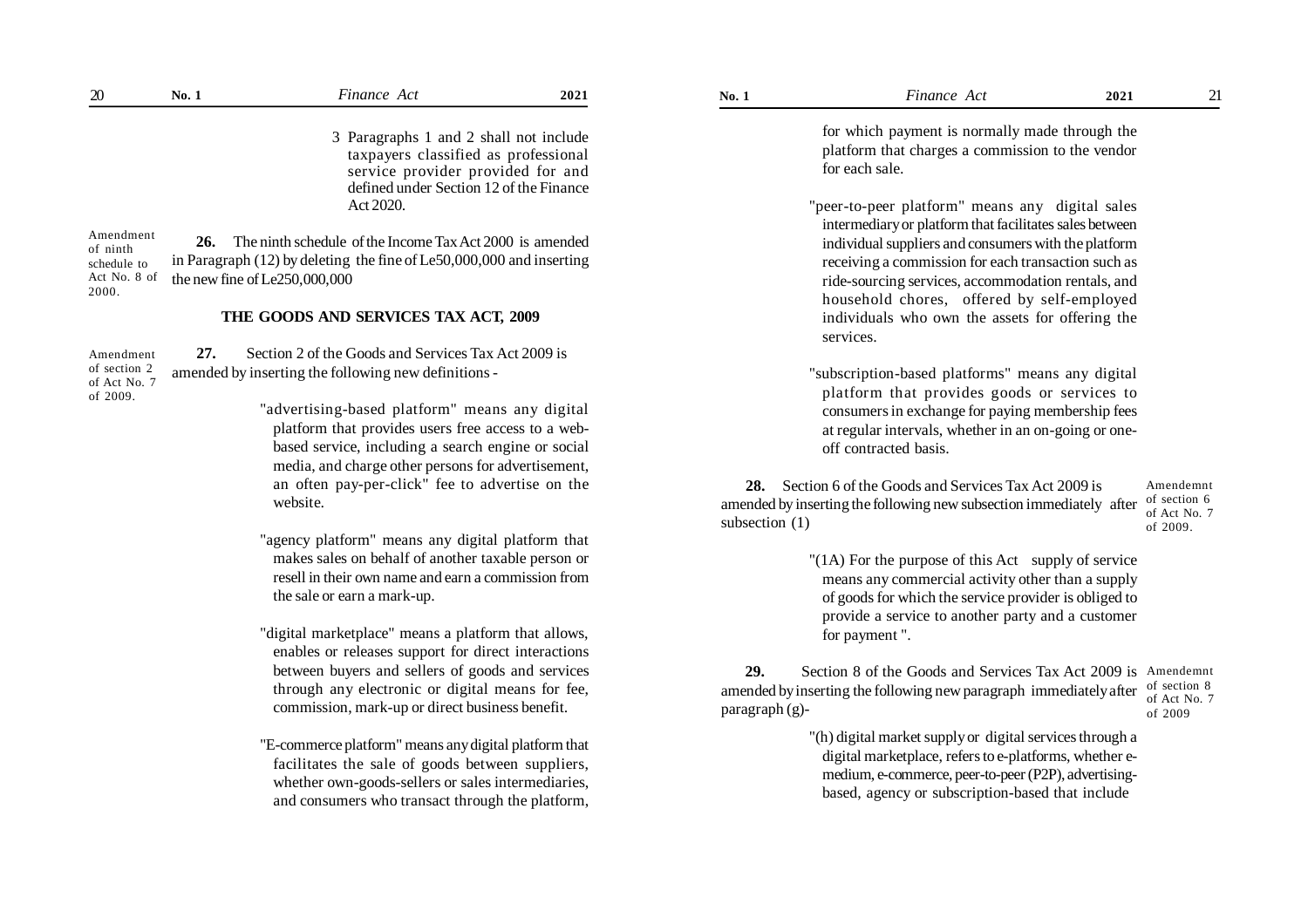| $\frac{22}{1}$                                         | No. 1                       | Finance Act                                                                                                                                                                                                                                                                                                           | 2021 | No. 1 |     | Finance Act                                                                                                                                                                                                                                                                    | 2021 |
|--------------------------------------------------------|-----------------------------|-----------------------------------------------------------------------------------------------------------------------------------------------------------------------------------------------------------------------------------------------------------------------------------------------------------------------|------|-------|-----|--------------------------------------------------------------------------------------------------------------------------------------------------------------------------------------------------------------------------------------------------------------------------------|------|
|                                                        |                             | (i) downloadable digital contents,<br>subscription-based media; software<br>programs; electronic data management;<br>supply of music, film, and games<br>electronically; online sale of goods; and<br>any online betting activity;                                                                                    |      |       |     | $"(1)$ A person who has not received a GST<br>invoice from a taxable person or GST-<br>registered supplier for purchase or supply<br>made, may request a GST invoice as evidence<br>that a taxable supply was received                                                         |      |
|                                                        |                             | (ii) search engines and automated help<br>desk services, online tickets, e-learning<br>platforms, audio, vision or digital media,                                                                                                                                                                                     |      |       | (b) | in subsection (2) by repealing and replacing<br>that subsection with the following new<br>subsection -                                                                                                                                                                         |      |
|                                                        |                             | transport hailing platforms, among<br>others.                                                                                                                                                                                                                                                                         |      |       |     | "(2) A registered GST supplier or business<br>shall comply with subsection (1) by issuing<br>to the customer an original GST receipt or                                                                                                                                        |      |
| Amendment<br>of section 19<br>of Act No. 7<br>of 2009. | 30.<br>amended by -         | Section 19 of the Goods and Services Tax Act 2009 is<br>(a) repeating subsections $(9)$ and $(10)$                                                                                                                                                                                                                    |      |       |     | invoice generated from the electronic cash<br>register (ECR) system or any automated<br>system of the National Revenue Authority, in                                                                                                                                           |      |
|                                                        | (b)                         | repealing and replacing subsection (11) with<br>the following new subsection                                                                                                                                                                                                                                          |      |       |     | respect of all supplies of goods or services<br>made, whether such GST receipt or invoice is<br>requested by the customer or not"                                                                                                                                              |      |
|                                                        | (c)                         | "(9) Persons and organisations covered<br>under the Schedules shall pay GST on goods<br>and services and request for refunds to be<br>paid within 90 days after submission of refund<br>claim and show evidence of payment of GST<br>on the particular goods and services<br>renumbering of the following subsections |      |       |     | (c) by inserting the following new subsections<br>immediately after subsection (3):<br>(4) A registered GST taxpayer shall report<br>within 24 hours to the Commissioner-General<br>any breakdown or fault in the use of the<br>electronic cash register System so as to allow |      |
|                                                        |                             | (i) subsection $(11)$ as subsection $(9)$ ; and                                                                                                                                                                                                                                                                       |      |       |     | timely repairs or replacement of the machine.<br>(5) A registered GST taxpayer who fails to use                                                                                                                                                                                |      |
|                                                        |                             | (ii) subsection $(12)$ as subsection $(10)$                                                                                                                                                                                                                                                                           |      |       |     | the electronics cash register system or fails to<br>report a breakdown or any fault affecting the                                                                                                                                                                              |      |
| Amendment<br>of section 34<br>of Act No. 7<br>of 2009. | 31.<br>amended as follows - | Section 34 of the Goods and Services Tax Act 2009 is                                                                                                                                                                                                                                                                  |      |       |     | effective use of the electronic cash register<br>system, shall be subject to the penalty<br>provisions prescribed in the regulations                                                                                                                                           |      |
|                                                        | (a)                         | in subsection $(1)$ by repealing and replacing<br>that subsection with the following new                                                                                                                                                                                                                              |      |       |     | relating to the electronics cash register<br>system".                                                                                                                                                                                                                          |      |
|                                                        |                             | subsection -                                                                                                                                                                                                                                                                                                          |      |       |     | (6) In the case of breakdown in the systems<br>issuing electronically generated receipts from                                                                                                                                                                                  |      |

the electronic cash register system and other

 $\frac{23}{2}$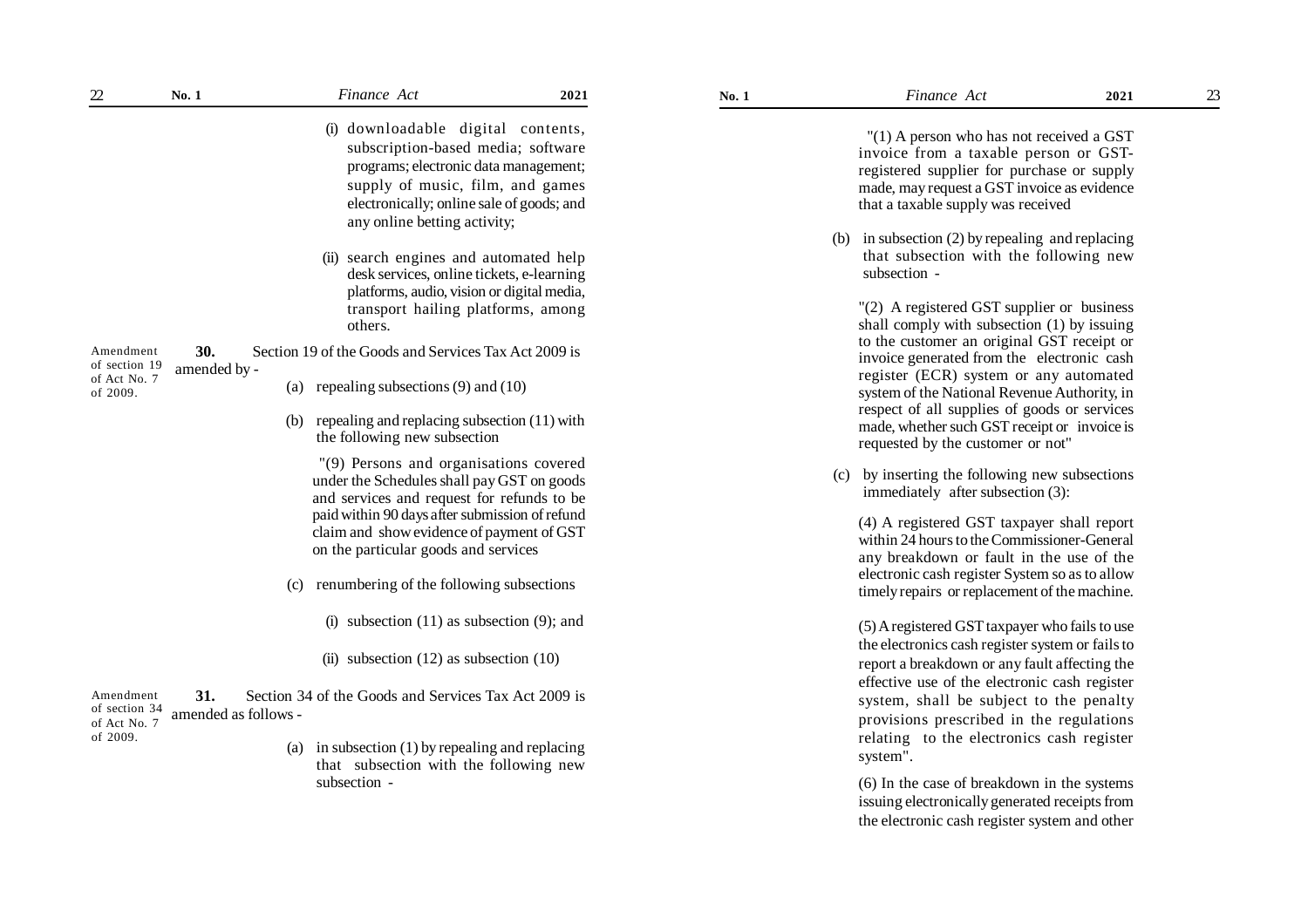24

fee."

-

25

fields of practice that provide expertise and other technical services for the payment of a

**33.** The Goods and Services Tax Act 2009 is amended by Insertion of inserting the following new section immediately after section 50- New Section In Act No. 7 2009.

50A. (1) For the purposes of this Act the Commissioner-General shall whether remotely or through installations, ensure real time and direct capture of information on turnover from Real time and direct capture of data

- (a) casinos and related facilities;
- (b) money market operatives including, Money Gram, Western Union, RIA, Afro International, banks, foreign exchange bureaux, etc.;
- (c) mobile network operators (MNOs) and Internet Service Providers (ISPs);
- (d) utility service providers including Electricity Distribution and Supply Authority (EDSA), Electricity Generation and Transmission Company (EGTC), Independent Power Producers (IPPs), water production and supply services; and
- (e) other similar businesses.

Insertion of New Section In Act No. 7 2009.

**32.** The Goods and Services Tax Act 2009 is amended by inserting the following new section immediately after section 40-

or fault is rectified".

**GST** payment for professional services.

40A. (1) A taxpayer who engages the services of a professional service provider shall pay all output GST related to the services directly to the National Revenue Authority.

similar automated systems of the National Revenue Authority, the Commissioner-General shall authorise in writing a GST registered taxpayer to use an alternative receipting system prescribed by the Commissioner-General until the breakdown

(7) Subject to subsection (6), the Commissioner-General may use any of the provisions in this Act and any other similar enactments to deal with the non-use, misuse or tampering of the electronic cash register system, and other similar systems of the NRA.

(2) The liability to lodge a monthly GST return by a professional service provider and pay any additional GST or claim refunds shall not depend on the taxpayer referred to under sub-section (1) making a direct payment of GST to the National Revenue Authority for all output GST related to the services performed.

(3) For the purposes of this Act, a professional service provider includes an accountant, economist, lawyer, medical doctor, engineer, management and tax consultants and other consultant in similar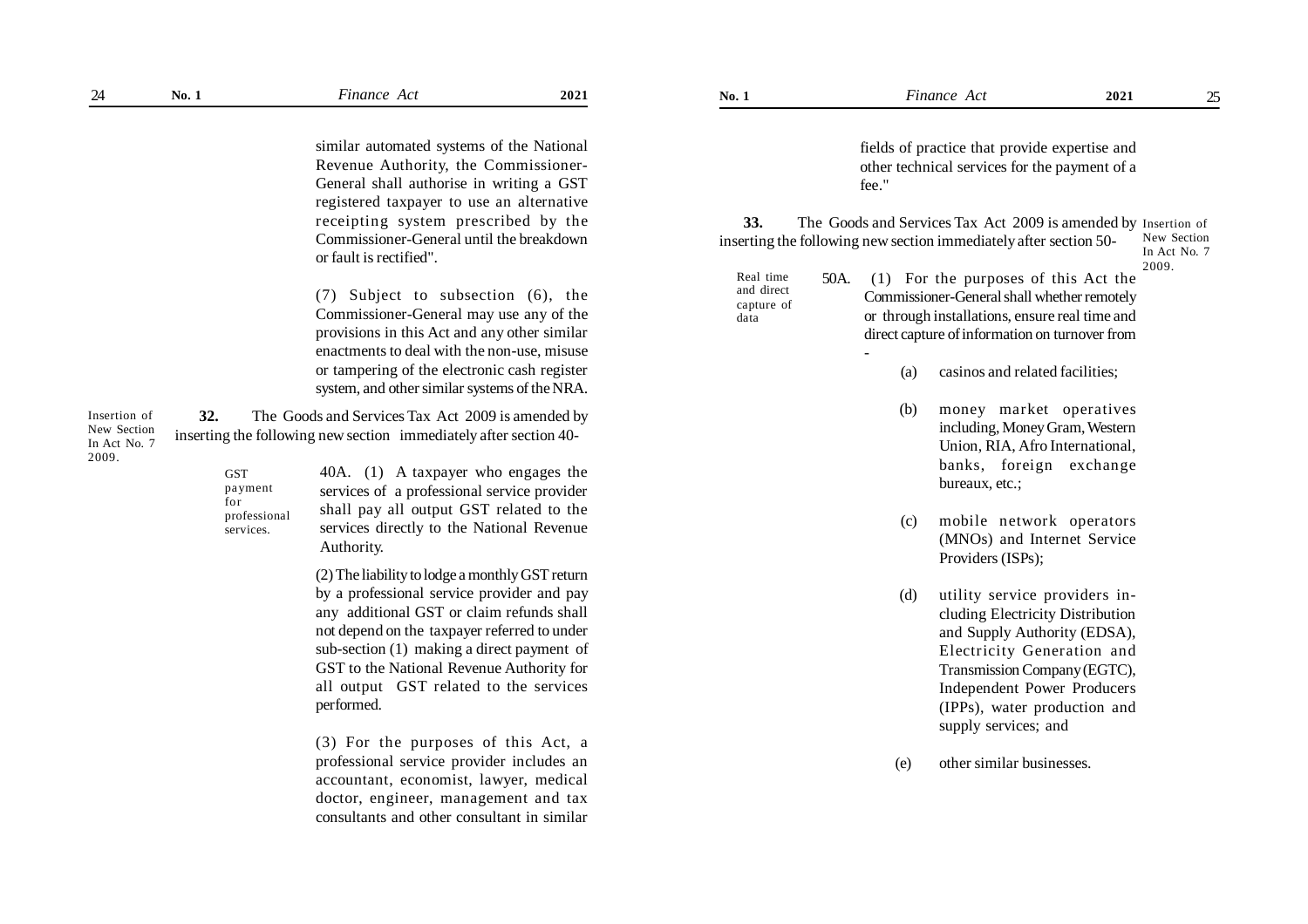| 34. The Second Schedule of the Goods and Services Tax Act<br>Amendment<br>$"(25)$ Supply:<br>of Second<br>2009 is amended by -<br><b>Description:</b><br>Schedule<br>of Act No. 7<br>(a) repealing and replacing item 7 with the<br>of 2009.                           | <b>Teaching and Learning materials</b><br>materials specifically imported in reasonable<br>quantities by and consigned to registered<br>schools for official use and not resale outside<br>the school. They must be labelled or bearing<br>an imprint for recognition as items belonging<br>to that particular school and shall be |
|------------------------------------------------------------------------------------------------------------------------------------------------------------------------------------------------------------------------------------------------------------------------|------------------------------------------------------------------------------------------------------------------------------------------------------------------------------------------------------------------------------------------------------------------------------------------------------------------------------------|
| following new item-                                                                                                                                                                                                                                                    |                                                                                                                                                                                                                                                                                                                                    |
| Medical services and pharmaceuticals.<br>" $(7)$ Supply:<br>Description:<br>Medical services, mosquito nets; and a list<br>of drugs approved and published in the<br>Gazette by the Ministry of Health for<br>treatment of malaria, HIV-AIDS, leprosy,                 | approved by the ministry responsible for<br>basic and secondary education. They<br>include-                                                                                                                                                                                                                                        |
| tuberculosis, snake bites, rabies and laser<br>fever, diabetes, high blood pressure,                                                                                                                                                                                   | (a) Interactive white boards; white $\&$<br>green boards                                                                                                                                                                                                                                                                           |
| hepatitis, Typhoid, vaccines, condoms.                                                                                                                                                                                                                                 | (b) Pens and pencils                                                                                                                                                                                                                                                                                                               |
| repealing and replacing item 10 with the<br>(b)                                                                                                                                                                                                                        | (c) Textbooks and exercise books                                                                                                                                                                                                                                                                                                   |
| following new item<br><b>Financial services</b><br>$"(10)$ Supply:                                                                                                                                                                                                     | (d) Art and craft and materials, drawing<br>paper, glue, ink and crayons                                                                                                                                                                                                                                                           |
| The operations of financial institutions<br>Description:<br>licensed, regulated and supervised under the<br>Bank of Sierra Leone Act, 2019 or any other<br>similar enactment and include but not limited<br>to Commercial Banks Financial Associations,                | (e) School recreational equipment:<br>playground equipment, manipulative<br>toys for daycare pre-school, Physical<br>and Health Education items (Balls, Nets,<br>Hurdles, etc.)                                                                                                                                                    |
| micro-finance institutions, Apex Bank and<br>Cooperatives, Capital markets, Discount<br>Houses, Home Mortgage Finance, Leasing                                                                                                                                         | (f) Uniforms/apparels, such as socks,<br>bags, specifically designed and<br>recognized for a particular school"                                                                                                                                                                                                                    |
| Companies and Foreign Exchange Bureaux"<br>inserting the following new item immediately<br>(c)<br>after items (21)                                                                                                                                                     | $"(26)$ Supply:<br><b>Environmentally friendly activities</b><br><b>Description:</b> supply relating to the management and<br>recycling of plastics and other wastes in<br>support of environmentally friendly                                                                                                                     |
| <b>Telecommunication Services</b><br>$(22)$ Supply<br>without free and promotional calls and use<br><b>Description</b><br>to the extent that the value of such supply<br>does not exceed 10 percent of the total billable<br>and unbillable calls used in that period. | activities"<br>$"(27)$ Supply:<br><b>Bulk wheat (grain)</b><br>wheat is considered as bulk wheat when it is<br><b>Description:</b><br>used as input for industrial manufacturing of<br>flour"                                                                                                                                      |
| inserting the following new item immediately<br>(d)<br>after items (24)                                                                                                                                                                                                | $"(28)$ Supply:<br><b>Wheat Flour</b><br>Description: supply in respect of imported and<br>domestically produced wheat flour"                                                                                                                                                                                                      |

26

27

|                                        | an imprint for recognition as items belonging<br>to that particular school and shall be<br>approved by the ministry responsible for<br>basic and secondary education. They<br>include- |
|----------------------------------------|----------------------------------------------------------------------------------------------------------------------------------------------------------------------------------------|
|                                        | (a)Interactive white boards; white $\&$<br>green boards                                                                                                                                |
|                                        | (b) Pens and pencils                                                                                                                                                                   |
|                                        | (c) Textbooks and exercise books                                                                                                                                                       |
|                                        | (d) Art and craft and materials, drawing<br>paper, glue, ink and crayons                                                                                                               |
|                                        | (e) School recreational equipment:<br>playground equipment, manipulative<br>toys for daycare pre-school, Physical<br>and Health Education items (Balls, Nets,<br>Hurdles, etc.)        |
|                                        | (f) Uniforms/apparels, such as socks,<br>bags, specifically designed and<br>recognized for a particular school"                                                                        |
| $"(26)$ Supply:                        | <b>Environmentally friendly activities</b>                                                                                                                                             |
| Description:                           | supply relating to the management and<br>recycling of plastics and other wastes in<br>support of environmentally friendly<br>activities"                                               |
| $"(27)$ Supply:<br><b>Description:</b> | <b>Bulk wheat (grain)</b><br>wheat is considered as bulk wheat when it is<br>used as input for industrial manufacturing of<br>flour"                                                   |
|                                        |                                                                                                                                                                                        |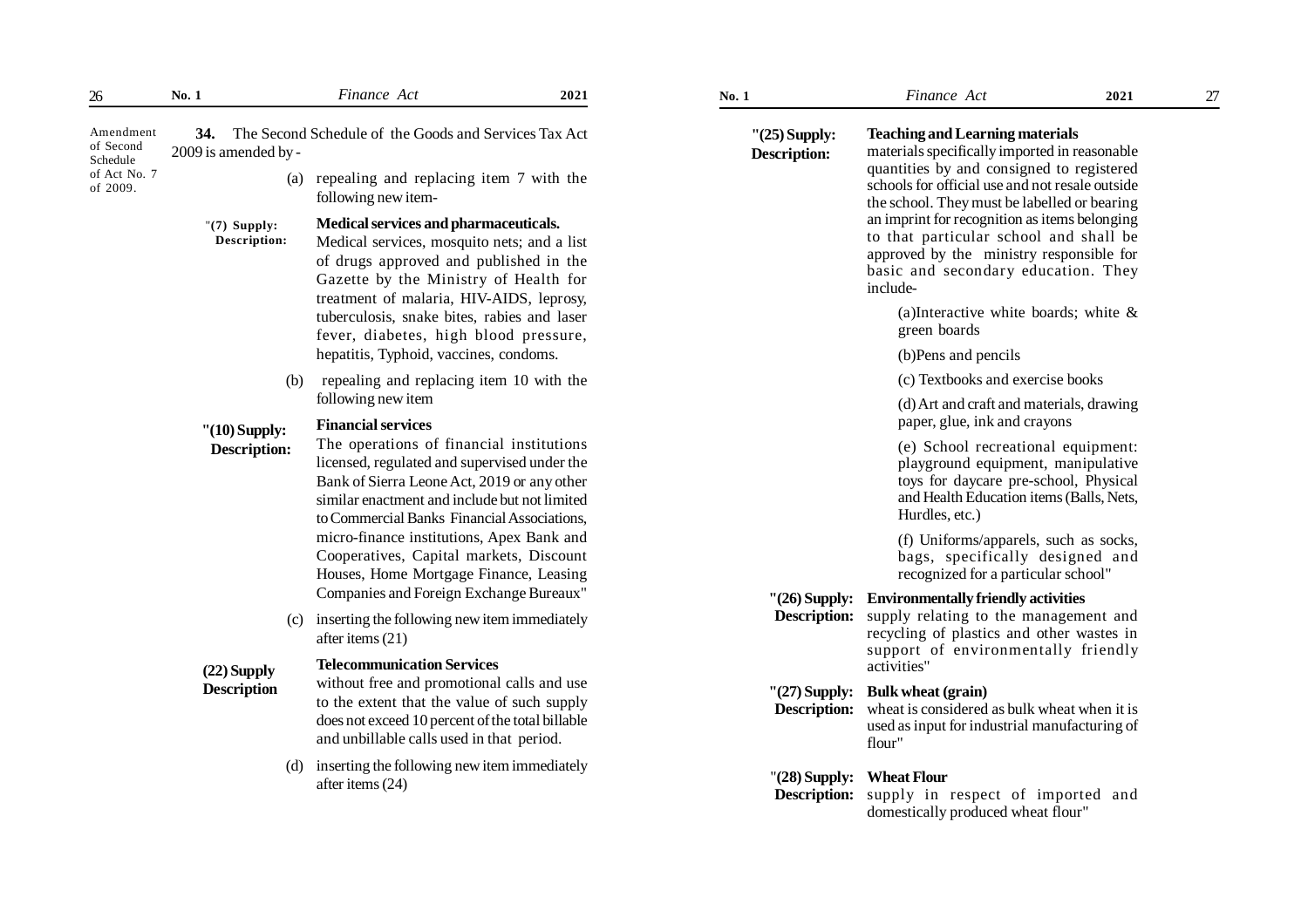| 28                                                     | No. 1                                                                                                                                                                              | Finance Act                                                                                                                                                                                                                       | 2021 | No. 1                                                                                                                                                                                                                        | Finance Act                                                                                                                                                                                                                                          | 2021 | 29                                                    |  |
|--------------------------------------------------------|------------------------------------------------------------------------------------------------------------------------------------------------------------------------------------|-----------------------------------------------------------------------------------------------------------------------------------------------------------------------------------------------------------------------------------|------|------------------------------------------------------------------------------------------------------------------------------------------------------------------------------------------------------------------------------|------------------------------------------------------------------------------------------------------------------------------------------------------------------------------------------------------------------------------------------------------|------|-------------------------------------------------------|--|
|                                                        | $"(29)$ Supply:<br><b>Description:</b>                                                                                                                                             | <b>Electrical energy consumption</b><br>The consumption, supply or use of<br>renewable energy from mini grids-connected<br>solar power in Sierra Leone.                                                                           |      |                                                                                                                                                                                                                              | $(4)$ A re-determination under subsection $(1)$ shall<br>not be subject to review, or to be restrained,<br>prohibited, removed, set aside or otherwise<br>dealt with except to the extent and in the<br>manner provided for under Sections 30 to 32. |      |                                                       |  |
|                                                        |                                                                                                                                                                                    | THE FINANCE ACT 2009                                                                                                                                                                                                              |      |                                                                                                                                                                                                                              |                                                                                                                                                                                                                                                      |      |                                                       |  |
| Amendment<br>of section 6<br>of Act No. 9<br>of 2009   | following new sub-paragraph-                                                                                                                                                       | 35. Section 6 of the Finance Act, 2009 is amended in<br>paragraph(a) by repealing and replacing sub-paragraph (v) with the                                                                                                        |      | (5) Duties and taxes re-determined under<br>subsection (1), except otherwise dealt with<br>as provided for under Sections 30 to 32, shall<br>be paid within 72 hours from the time and<br>date such debts were communicated. |                                                                                                                                                                                                                                                      |      |                                                       |  |
|                                                        |                                                                                                                                                                                    | "the imposition of a processing fee of Le100,000 for<br>the maintenance of the automated system, cost of<br>e-messaging and amendments on electronic customs<br>declarations (Single Customs Declaration (SCD) and<br>manifests". |      | 39.<br>Failure to                                                                                                                                                                                                            | The Customs Act 2011 is amended by inserting the Insertion of<br>following new section immediately after section 53-<br>54A. A person who fails to produce to                                                                                        |      | New Section<br>In Act No. 9<br>2011.                  |  |
|                                                        |                                                                                                                                                                                    | THE CUSTOMS ACT, 2011                                                                                                                                                                                                             |      | submit books<br>and maintain<br>proper records                                                                                                                                                                               | customs for post clearance audit purposes<br>any account, books, letters, invoices,<br>statements or other documents required                                                                                                                        |      |                                                       |  |
| Amendment<br>of section 1<br>of Act No. 9<br>of 2011.  | Section 1 of the Customs Act, 2011 is amended by deleting<br>36.<br>the definition of "good" and inserting the following definition-<br>"goods" includes stores, baggage, animals, |                                                                                                                                                                                                                                   |      |                                                                                                                                                                                                                              | under subsections $(1)(2)$ and $(3)$ of section<br>53 shall be deemed to have contravened this<br>Act and shall be subject to a fine in<br>accordance with subsection (8) of section                                                                 |      |                                                       |  |
|                                                        |                                                                                                                                                                                    | conveyances, articles, materials, currency and digital                                                                                                                                                                            |      |                                                                                                                                                                                                                              | 80".                                                                                                                                                                                                                                                 |      |                                                       |  |
|                                                        |                                                                                                                                                                                    | goods (with or without physical presence                                                                                                                                                                                          |      |                                                                                                                                                                                                                              | THE FINANCE ACT 2016                                                                                                                                                                                                                                 |      |                                                       |  |
| Amendment<br>of section 15<br>of Act No. 9<br>of 2011  |                                                                                                                                                                                    | 37. Section 15 of the Customs Act, 2011 is amended by inserting<br>the following new subsection immediately after subsection (2)-                                                                                                 |      | 40.                                                                                                                                                                                                                          | Section 37 of the Finance Act, 2016 is hereby expunged.                                                                                                                                                                                              |      | Amendment<br>of section 37<br>of Act No. 6<br>of 2016 |  |
|                                                        | value                                                                                                                                                                              | "(3). Notwithstanding subsection (2), customs value<br>for exported goods shall be the Free on Board (FOB)                                                                                                                        |      | 41.                                                                                                                                                                                                                          | Section 38 of the Finance Act, 2016 is amended by repealing Amendment<br>and replacing that section with the following new section.                                                                                                                  |      | ection 38<br>of Act No. 6                             |  |
| Amendment<br>of section 29<br>of Act No. 9<br>of 2011. | 38.                                                                                                                                                                                | Section 29 of the Customs Act, 2011 is amended by repealing<br>and replacing subsection (4) with the following new subsections-                                                                                                   |      |                                                                                                                                                                                                                              | "Any business employing a female employee in a<br>management position between 1st day of January<br>2021 and 31st day of December 2023 shall be eligible<br>to a tax credit at a rate of 6.5 percent on the PAYE of<br>that female employee".        |      | of 2016.                                              |  |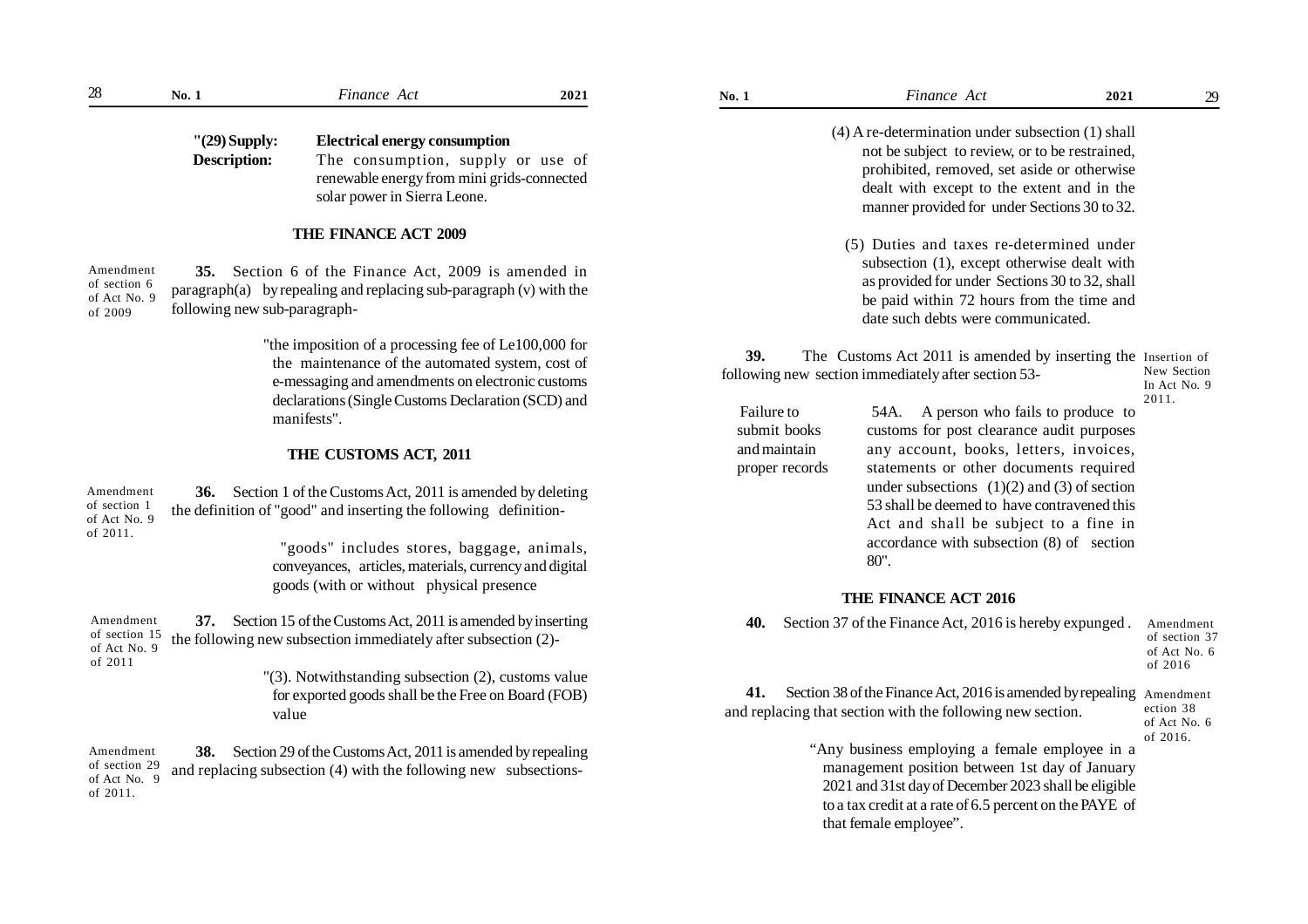| 30                                    | No. 1                          | Finance Act                   |                                                                                                                                                                                                                                                                                                                                               | 2021 | No. 1 |                                                                       | Finance Act                                                                                                                                                                                                                                                                                                                                                                          | 2021 | 31                                         |
|---------------------------------------|--------------------------------|-------------------------------|-----------------------------------------------------------------------------------------------------------------------------------------------------------------------------------------------------------------------------------------------------------------------------------------------------------------------------------------------|------|-------|-----------------------------------------------------------------------|--------------------------------------------------------------------------------------------------------------------------------------------------------------------------------------------------------------------------------------------------------------------------------------------------------------------------------------------------------------------------------------|------|--------------------------------------------|
| Amendment<br>of Second                | 42.<br>Act 2017 is amended in- |                               | THE REVENUE ADMINISTRATION ACT, 2017<br>The Second Schedule to the Revenue Administration                                                                                                                                                                                                                                                     |      |       | (c)                                                                   | paragraph $3(1)$ by inserting a new<br>subparagraph immediately after sub-<br>paragraph (e)-                                                                                                                                                                                                                                                                                         |      |                                            |
| Schedule<br>to Act No.<br>10 Of 2017. |                                | paragraph (e):                | (a) paragraph $(1)$ by inserting the following<br>new sub-paragraph immediately after sub-                                                                                                                                                                                                                                                    |      |       |                                                                       | "(f) royalty return, estimate of resource<br>rent tax, return of resource rent tax."                                                                                                                                                                                                                                                                                                 |      |                                            |
|                                       |                                |                               | (f) in relation to the Extractive                                                                                                                                                                                                                                                                                                             |      |       |                                                                       | THE FINANCE ACT2019                                                                                                                                                                                                                                                                                                                                                                  |      |                                            |
|                                       |                                | (i)<br>(ii)                   | Industries Revenue Act 2018-<br>a return of royalties filed<br>under section 43 of the Ex-<br>tractive Industries Revenue<br>Act, 2018;<br>an estimate of mineral<br>resource rent tax or petroleum<br>resource rent tax filed under<br>sub-section $(1)$ of section                                                                          |      | 43.   |                                                                       | Section 32 of the Finance Act, 2019 is amended by Amendment<br>repealing and replacing that section with the following new section<br>32 (1)Notwithstanding any law<br>, rates fees and charges passed<br>by Parliament on or before the<br>commencement of this Act shall<br>be deemed to have been passed<br>under the authority of a Finance                                      |      | of Section 32<br>of Act No. 32<br>of 2019. |
|                                       |                                | (iii)<br>after the letter (d) | 45 of the Extractive<br>Industries Revenue Act,<br>2018; and<br>a return of mineral resource<br>rent tax or petroleum resource<br>rent tax filed under sub-<br>section $(1)$ of section 46 of<br>the Ex-tractive Industries<br>Revenue Act, 2018.<br>(b) sub-paragraph (c) of paragraph $2(1)$ by<br>inserting the words "and (f)"immediately |      |       | limitation on<br>legislative changes<br>of rates fees and<br>charges. | Act.<br>Notwithstanding any Law to<br>(2)<br>the contrary, rates, fees and<br>charges shall be made under the<br>authority of a Finance Act<br>Where a rate, fee or charge is<br>(3)<br>to be applied by a ministry,<br>department or an agency of<br>government without being made<br>to pass under the authority of a<br>Finance Act, such a rate, fee or<br>charge shall be void. |      |                                            |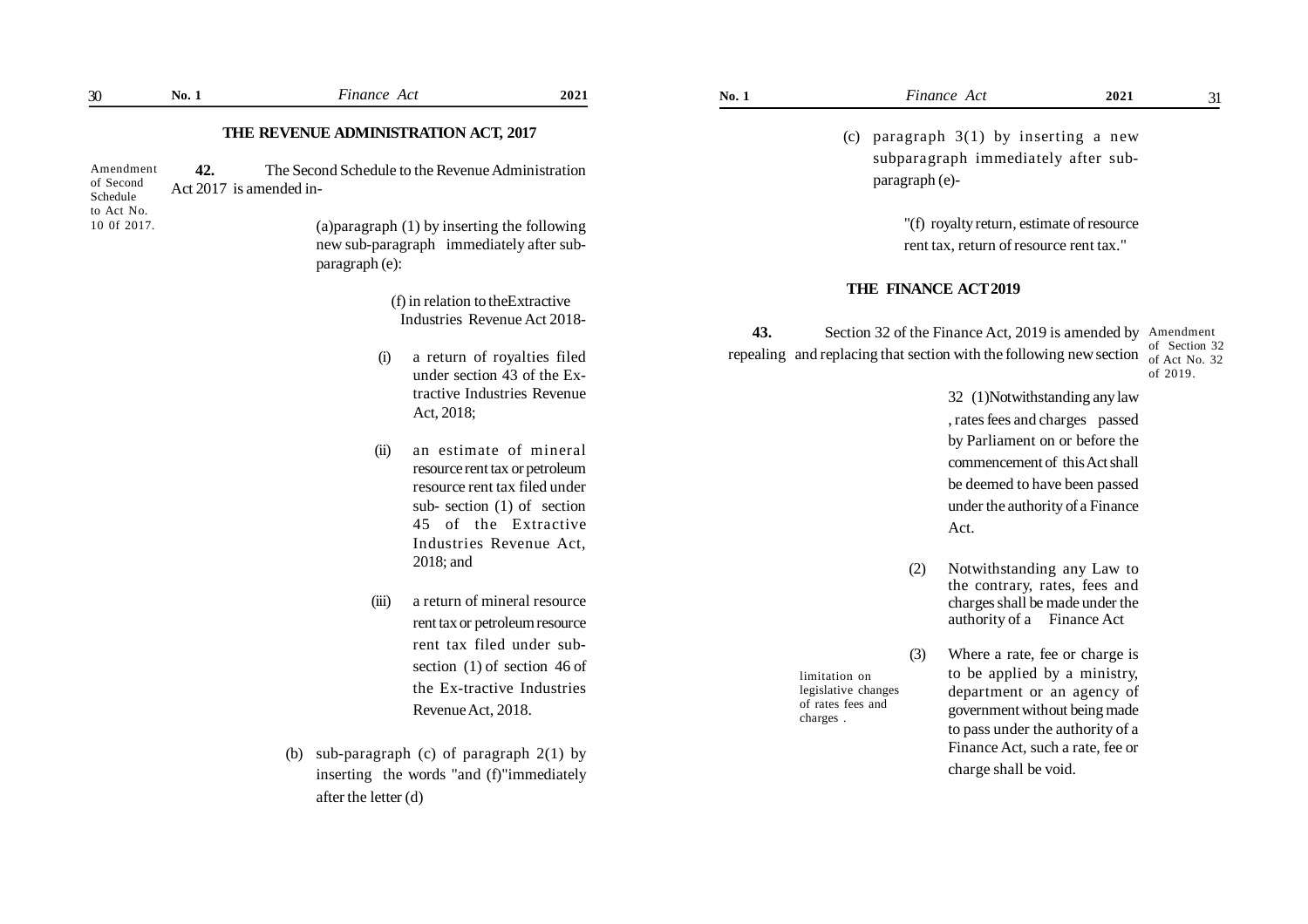(b) in the case of a small and medium enterprise to an administrative fine of 20,000,000 or upon conviction a fineof Le50,000,000 or an imprisonment term of up to three years or both the imprisonment term and fine.

(2) Notwithstanding paragraphs (a) and (b) of subsection (1) the Commissioner-General shall assess to the best of his judgement the amount of revenue lost as a result of any action or inaction by the taxpayer, agent or related party as the case maybe without objection by the taxpayer.

(3) The Commissioner-General shall fully recovery all unpaid taxes as provided for in this act.

**46.** Any small and medium enterprise established between Startups the period 1st January 2021 and 31st December 2023,shall be eligible for Small to a tax relief on the income derived in the first one year of business operations Medium

Enterprises (SMEs).

47. Notwithstanding this Act and any other enactments to Fees to be the contrary all fees relating to the registration, regulations and other applicable charges for gaming and betting companies , casinos gambling and similar businesses shall be collected by the National Revenue Authority. Collected by NRA

**48.** The importation of all materials used for the printing of Import duty Sierra Leone's passport, national identification cards, business Rate on incorporation and registration certificate, vehicle licence, staff for Specific Paramount Chief, medallion for awards and voters identification cards Materials. on behalf of the Government shall attract a zero percent import duty rate. Imported

**49.** Upon written application by a taxpayer to the Withholding Commissioner- General a withholding tax exemption shall be granted Tax to businesses involved in the service of highly skilled experts whose  $\frac{c}{\text{For}}$ services are not readily available in Sierra Leone subject to an expatriates.approved scheme for skills transfer to Sierra Leoneans exemption

**THE FINANCE ACT 2019**

**44.** Section 30 of the Finance Act 2019 is amended by repealing and replacing that section with the following new section- "There shall be a National Monitoring and Evaluation Amendment of section 30 of Act No. 2 of 2019.

Department within the Office of the President which shall be responsible for....."

- (a) creating an effective national institutional framework to monitor and evaluate Government and donor funded public sector project as well as the National Development Plan (PRSP4);
- (b) leading, monitoring and evaluating all development programmes and projects including Government and donor funded public sector project and the Development Plan (PRSP4) using modern technology.
- (c) conducting special studies on various aspects of public sector projects and establishing and maintaining a data base on all completed and ongoing projects.

#### **GENERAL PROVISIONS**

**45.** (1) A person who fails to use or tampers with any system or installation of the National Revenue Authority shall be deemed to be impeding tax administration and shall be liable to Evading Taxation by not Using or Tampering with the system.

 (a) the prescribed penalty provisions provided for in Paragraph 12 of the Ninth Schedule to the Income Tax Act 2000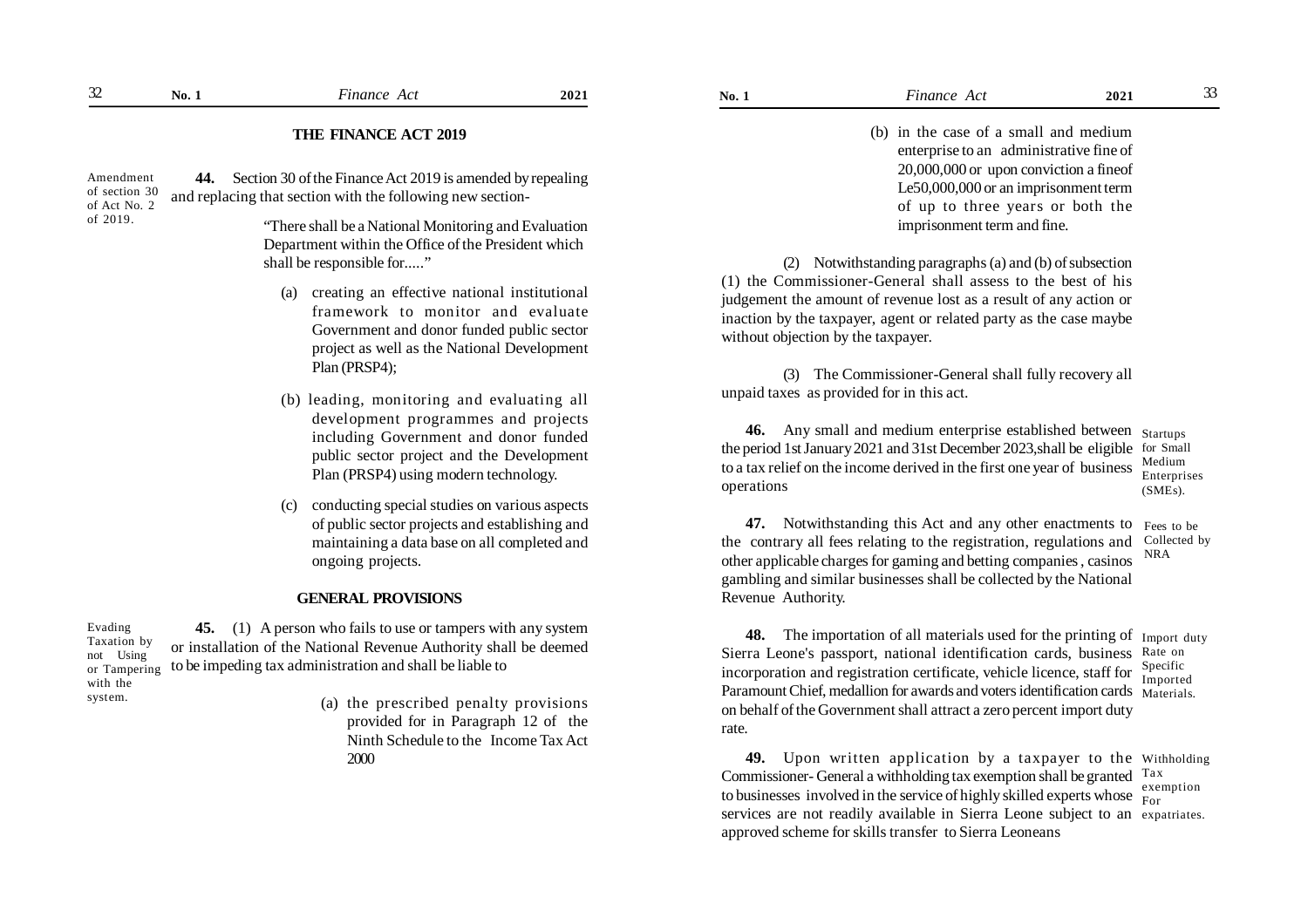| $\sim$<br>2021<br>$\sim$ $\sim$ $\sim$<br>inance<br>Act<br>inance<br>N <sub>0</sub> .<br>Act<br>NO.<br>$\overline{\phantom{a}}$ | 202 |
|---------------------------------------------------------------------------------------------------------------------------------|-----|
|---------------------------------------------------------------------------------------------------------------------------------|-----|

Regulation of essential Commodities

**50.** (1) Pursuant to Article 3 of the ECOWAS Regulation C/ REG 13 on Supplementary Protection Measures (SPM) for the implementation of the ECOWAS Common External Tariffs (CET), the minister responsible for finance may take steps by statutory instruments to impose or alter taxes to regulate the production, supply and distribution of essential commodities and the trade therein, for reasons of regular supply and fair prices.

(2) For the purpose of subsection (1), essential commodities refer to produce such as rice, wheat flour, cooking oil and baby food, animal feeds, and if supply is obstructed or short would affect the normal life of the average Sierra Leonean.

(3) For the purpose of this Act "fair price" means the price of any essential commodity as determined by the Government for the purpose of-

- (i) regulating the prices at which any essential commodity may be bought or sold in any area;
- (ii) procuring any essential commodity for purpose of subsection (1),
- (iii) regulating, restricting or prohibiting the sale, disposal, transport and movement of any essential commodity.

Tourism relief.

**51.** Notwithstanding this Act and any other enactment to the contrary all tourism establishments registered with the National Tourist Board shall be eligible for income tax relief for the period of 1st January 2021 to 31st December 2023.

Repatriation of export proceeds.

**52.** (1) Nothwithstanding any other law to the contrary an exporter of produce such as coffee, cocoa, cashew nut, palm oil, vegetable oil, fisheries products and forest products shall from the 1st day of April 2021 repatriate through the commercial banking system, the minimum of 30 percent of his export proceeds to Sierra Leone within a period of 3 months from the day of export.

(2) The exporter referred to under sub-section (1) shall submit copies of the repatriation documents to the Bank of Sierra Leone as evidence of export.

35

(3) Where the exporter fails to submit evidence of repatriation referred to under sub-section (2) it shall be presumed that the exporter has contravened sub-section (1) and shall not be issued renewal of anual license and export clearance certificate unless the contrary is proved.

**53.** Subject to sub-section (4) of section 110 of the Constitution Regulation on of Sierra Leone 1991, the Minister responsible for finance shall for property Tax. the purpose of section 45 of the Local Government Act 2004 make regulations by statutory instrument for the implementation of property tax (rates) in Sierra Leone and for other related matter.

- **54.** Fees, rates and charges for outlined services relating to. Fees, rates and charges for MDAs.
- (a) Ministry responsible for information and communications;
- (b) Ministry responsible for Internal Affairs;
- (c) Ministry responsible for environment;
- (d) The Judiciary;
- (e) National Civil Registration Authority;
- (f) Petroleum Regulatory Agency; and
- (g) Office of the Administration and Registrar General.

shall be as set out in the Schedule.

**55.** Any business engaging in the provision or supply of Corporate tax renewable energy from solar mini-grids in Sierra Leone shall be eligible  $\frac{\text{exemp}^{\text{tr}}}{\text{exemp}^{\text{tr}}}$ for a five-year corporate tax relief, commencing from the date of <sup>for mini grids.</sup> registering first commercial production or 1st January 2021, or whichever comes later

Provided the relief is fully reflected in the tariff price negotiated between the government and the business concerned.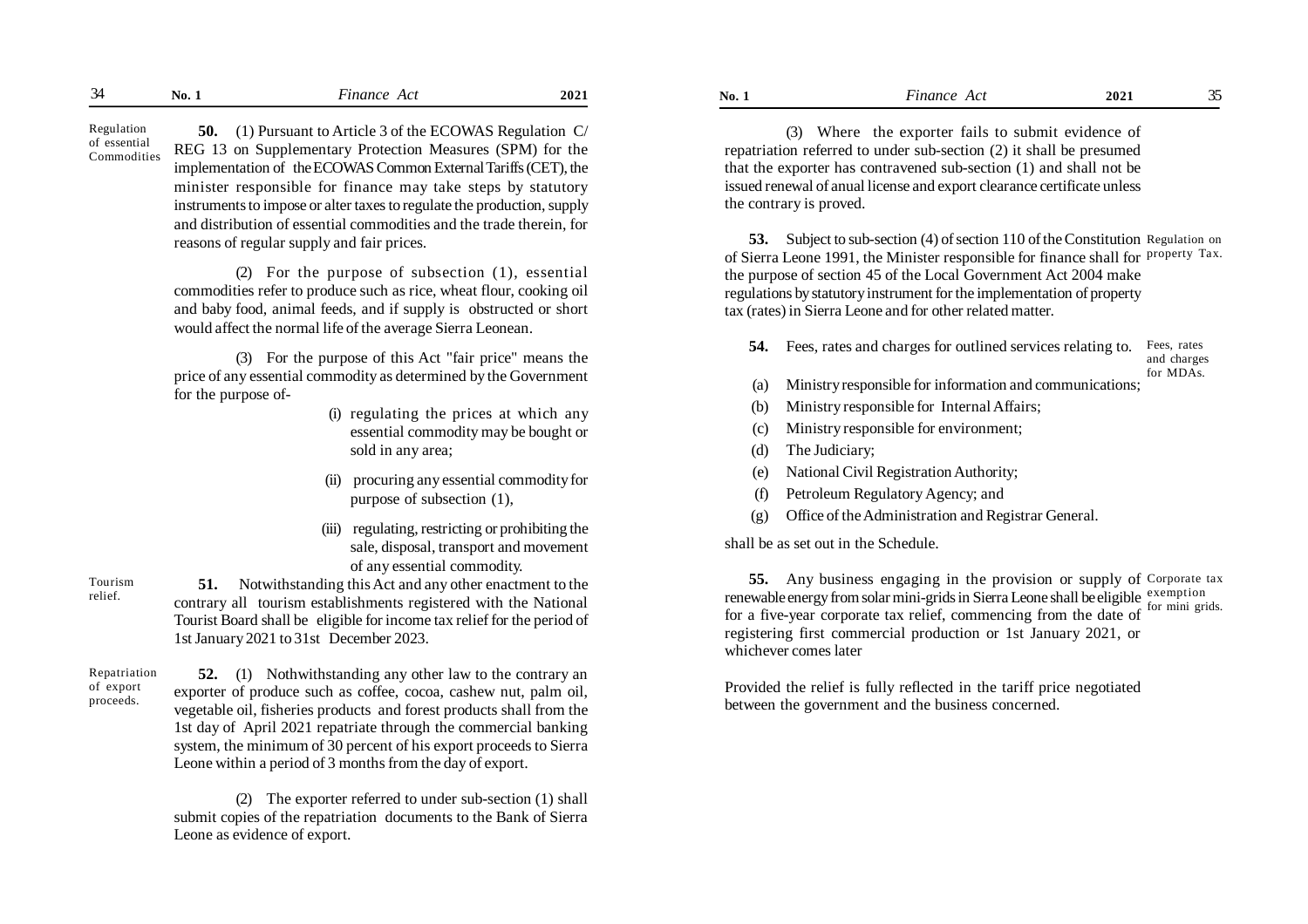# **1. LIQUOR LICENCES**

|    |                               | Annum (Le) |
|----|-------------------------------|------------|
|    |                               |            |
| 1. | Wine and Beer on and off      | 500,000    |
| 2. | Wine and Beer off             | 500,000    |
| 3. | Wine and Beer retail off      | 750,000    |
| 4. | Saloon Bar                    | 750,000    |
| 5. | Hotel                         | 2,500,000  |
| 6. | Occasional                    | 100,000    |
| 7. | Wholesale                     | 1,000,000  |
| 8. | Intoxicating Liquor (in Bars) | 500,000    |

**No Description Rate per**

# **1. SCHEDULE OF FEES PAYABLE IN THE MAGISTRATE COURT**

| No             | Description                                         | Fes (Le) |
|----------------|-----------------------------------------------------|----------|
| 1.             | Issuing of Claim                                    | 30,000   |
| 2.             | Ejectment Notice                                    | 5,000    |
| 3 <sub>1</sub> | Ejectment Summons                                   | 10,000   |
| 4.             | Criminal Summons (per count)                        | 10,000   |
| 5.             | Praecipe                                            | 5,000    |
| 6.             | Motion                                              | 10,000   |
| 7.             | Filing of Defence and Counter Claim                 | 30,000   |
| 8.             | Filing of Defence                                   | 30,000   |
| 9.             | Filing Appeal Notice                                | 25,000   |
| 10.            | Filing of Counter Claim                             | 100,000  |
| 11.            | Entering of Consent Judgment                        | 50,000   |
| 12.            | <b>Addition of Parties</b>                          | 25,000   |
| 13.            | Affidavit of Service                                | 2,000    |
| 14.            | Filing of Affidavits                                | 10,000   |
| 15.            | Court Order                                         | 5,000    |
| 16.            | Filing of Court Orders                              | 20,000   |
| 17.            | Issuing of Subpoena                                 | 15,000   |
| 18.            | Ejectment Warrant                                   | 10,000   |
| 19.            | <b>Execution of Warrant</b>                         | 20,000   |
| 20.            | Filing of Amendment                                 | 30,000   |
| 21.            | Copy of Judgment (per page)                         | 5,000    |
| 22.            | Official copies of Court documents: $1 - 10$ pages  | 25,000   |
|                | $11 - 20$ pages                                     | 30,000   |
|                | Above 20 pages                                      | 50,000   |
| 23.            | Official copies of transcript (per page)            | 2,000    |
| 24.            | Filing of any other court Document not listed above | 20,000   |
| 25.            | Search fee                                          | 10,000   |
|                |                                                     |          |

# **1. OFFICE OF THE ADMINISTRATOR AND REGISTRAR GENERAL**

| NQ   | <b>SERVICES OFFER</b>                            | Rate    |
|------|--------------------------------------------------|---------|
|      | 1.0. Business Registration Section               |         |
| 1.1. | Sole proprietorship                              | 165,000 |
| 1.2. | Partnership                                      | 172,500 |
| 1.3. | Change of Name                                   | 60,000  |
| 1.4. | Certified Copy                                   | 30,000  |
| 1.5. | Change of Address                                | 60,000  |
| 1.6. | Change of Business Nature                        | 60,000  |
| 1.7. | Filing Fee                                       | 7,500   |
| 1.8. | Closure of Business                              | 7,500   |
| 1.9. | Search/Verification                              | 15,000  |
|      | 1.10. Opening of New Branch                      | 97,500  |
|      | 2.0. Marriage Registration Section               |         |
| 2.1. | Booking of Date                                  | 150,000 |
| 2.2. | Civil Wedding                                    | 450,000 |
| 2.3. | Registration of Christian Marriage Certificate   | 75,000  |
| 2.4. | Registration of Muslim Marriage Certificate      | 75,000  |
| 2.5. | Sale of Marriage Certificate                     | 75,000  |
| 2.6. | Certified True Copy                              | 30,000  |
| 2.7. | Sale of Muslim divorce Certificate               | 75,000  |
| 2.8. | Christian Marriage License                       | 375,000 |
| 2.9. | Non-Impediment Certificate                       | 375,000 |
|      | 3.0. Intellectual Property & Trademarks Registry |         |
| 3.1. | Registration of Trademarks                       | 300,000 |
| 3.2. | Renewal of Trademarks                            | 300,000 |
| 3.3. | Assignment of Trademarks                         | 150,000 |
| 3.4. | Merger of Trademarks                             | 150,000 |
| 3.5. | Change of Name                                   | 100,000 |
| 3.6. | Change of Address                                | 100,000 |
| 3.7. | Search Fee                                       | 10,000  |
| 3.8. | Withdrawal of Trademarks                         | 100,000 |
|      | 3.9. Cancellation of Trademarks                  | 100,000 |
|      | 3.10. Amendments of Trademarks                   | 100,000 |
|      | 3.11. Trademarks Certify True Copy               | 25,000  |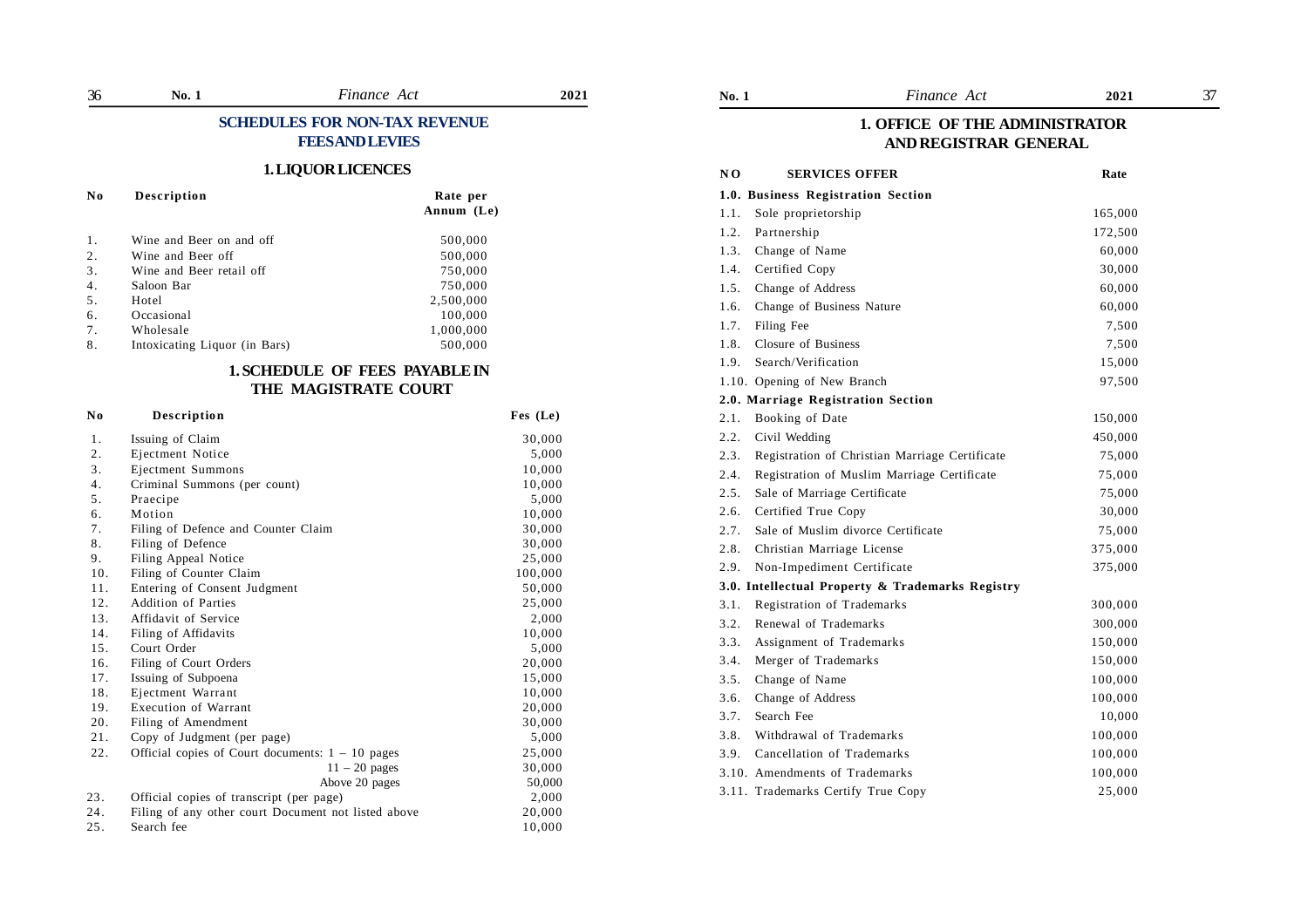| 38             | No. 1                             | Finance Act |                     | 20 |
|----------------|-----------------------------------|-------------|---------------------|----|
| N <sub>0</sub> | <b>SERVICES OFFER</b>             |             | Rate                |    |
|                | 3.12. Opposition of Trademarks    |             | 100,000             |    |
|                | 3.13. Restoration Fee             |             | 400,000             |    |
|                | 3.14. Surcharge                   |             | 50,000              |    |
|                | 4.0. Land Registry and Conveyance |             |                     |    |
| 4.1.           | Registration of Instrument        |             | 200,000             |    |
| 4.2.           | Will Deposit                      |             | 100,000             |    |
| 4.3.           | Will Withdrawal                   |             | 10,000              |    |
| 4.4.           | Certify True Copy                 |             | 50,000              |    |
| 4.5.           | Search Fee                        |             | 50,000              |    |
| 4.6.           | Stamp Duty Fees                   |             | $0.1\%$ of          |    |
|                |                                   |             | Consideration       |    |
| N <sub>0</sub> | <b>SERVICES OFFER</b>             |             | Rate                |    |
| 5.0            | Land Tax:                         |             |                     |    |
| 5.1.           | Central Freetown                  |             | 200,000             |    |
| 5.2.           | Other Areas in the West           |             | per Acre<br>100,000 |    |
|                |                                   |             | per Acre            |    |
| 5.3.           | Farmland                          |             | 10,000              |    |
|                |                                   |             | per Acre            |    |

# **4. PRICES OF GAZETTE AND PUBLICATION**

| No.          |                                  | Rate      |
|--------------|----------------------------------|-----------|
| $\mathbf{1}$ | Sierra Leone Gazette-Annual      | 400,000   |
|              | Subscription-Inland              |           |
|              | 2. Annual Subscription-Overseas  | 2,750,000 |
| 3.           | Bound Legislations               | 35,000    |
| 4.           | Budget Speech                    | 20,000    |
| 5.           | Economic Bulletin                | 35,000    |
|              | 6. Commissions of Inquiry Report | 30,000    |
| 7.           | Commission White Paper N.C.U. R  | 30,000    |
| 8.           | Presidential Address             | 22.500    |
|              |                                  |           |

| No. 1                 | Finance Act                                 | 2021 | No. 1                                   | Finance Act                                | 2021   | 39 |
|-----------------------|---------------------------------------------|------|-----------------------------------------|--------------------------------------------|--------|----|
| <b>ERVICES OFFER</b>  | Rate                                        |      | No.                                     |                                            | Rate   |    |
| on of Trademarks      | 100,000                                     |      | 9. Sierra Leone Studies                 |                                            | 22,500 |    |
| ion Fee               | 400,000                                     |      | 10. Sierra Leone Figures                |                                            | 22,500 |    |
| è                     | 50,000                                      |      | 11. New Education Policy                |                                            | 85,000 |    |
| sistry and Conveyance |                                             |      | 12. Quarterly Economic Trends           |                                            | 30,000 |    |
| tion of Instrument    | 200,000                                     |      | 13. The Constitution of Sierra Leone    |                                            | 37,500 |    |
| osit                  | 100,000                                     |      | 1991 (Bound)                            |                                            |        |    |
| hdrawal               | 10,000                                      |      | 14. Parliamentary Debate                |                                            | 60,000 |    |
| True Copy             | 50,000                                      |      | 15. Public Budgeting Act (Bound)        |                                            | 30,000 |    |
| ee                    | 50,000                                      |      | 16. Constitutional Review Commission    |                                            | 30,000 |    |
| uty Fees              | $0.1\%$ of                                  |      | 17. The Public Service Commission       |                                            | 30,000 |    |
|                       | Consideration                               |      | 18. Report of Salpost and White paper   |                                            | 45,000 |    |
|                       |                                             |      | 19. Report of Sierratel and White paper |                                            | 45,000 |    |
| <b>ERVICES OFFER</b>  | Rate                                        |      | 20. Sierra Leone Gazette-Local Sales    |                                            | 50,000 |    |
|                       |                                             |      |                                         | 21. The Local Government Act, 2004 (Bound) | 10,000 |    |
| ux:                   | 200,000                                     |      | 22. The Education Act, 2004             |                                            | 17,500 |    |
| Freetown              | per Acre                                    |      |                                         | 23. National Social Security and Insurance | 20,000 |    |
| eas in the West       | 100,000                                     |      | Trust Act, 2001                         |                                            |        |    |
|                       | per Acre                                    |      | 24. The Legal Practitioners Act, 2000   |                                            | 20,000 |    |
|                       | 10,000                                      |      | 25. Privatisation Act, 2002             |                                            | 20,000 |    |
|                       | per Acre                                    |      | 26. State Proceedings Act, 2000         |                                            | 20,000 |    |
|                       | <b>4. PRICES OF GAZETTE AND PUBLICATION</b> |      | 27. Economic Bulletin March, 2004       |                                            | 25,000 |    |
|                       |                                             |      |                                         |                                            |        |    |

## **5. MINISTRY OF INFORMATION AND COMMUNICATIONS GOVERNMENT PRINTING DERARTMENT**

| No. | Description                      | Rate    | No. of<br>Unit |
|-----|----------------------------------|---------|----------------|
| 1.  | Pension cards                    | 65,000  | Per Book       |
| 2.  | General Receipt Books            | 27,000  | 1 book         |
| 3.  | Accountant-General Receipt Books | 25,000  | 1 book         |
| 4.  | Store Form II Receipt Books      | 50,000  | 1 book         |
| 5.  | I.D.T.Books                      | 45,000  | 1 book         |
| 6.  | Impress Cash Book                | 195,000 | 1 book         |
| 7.  | Vote Service Ledger              | 195,000 | 1 book         |
| 8.  | Revenue Cash Book                | 195,000 | 1 book         |
| 9.  | Way Bill Books                   | 25,000  | 1 book         |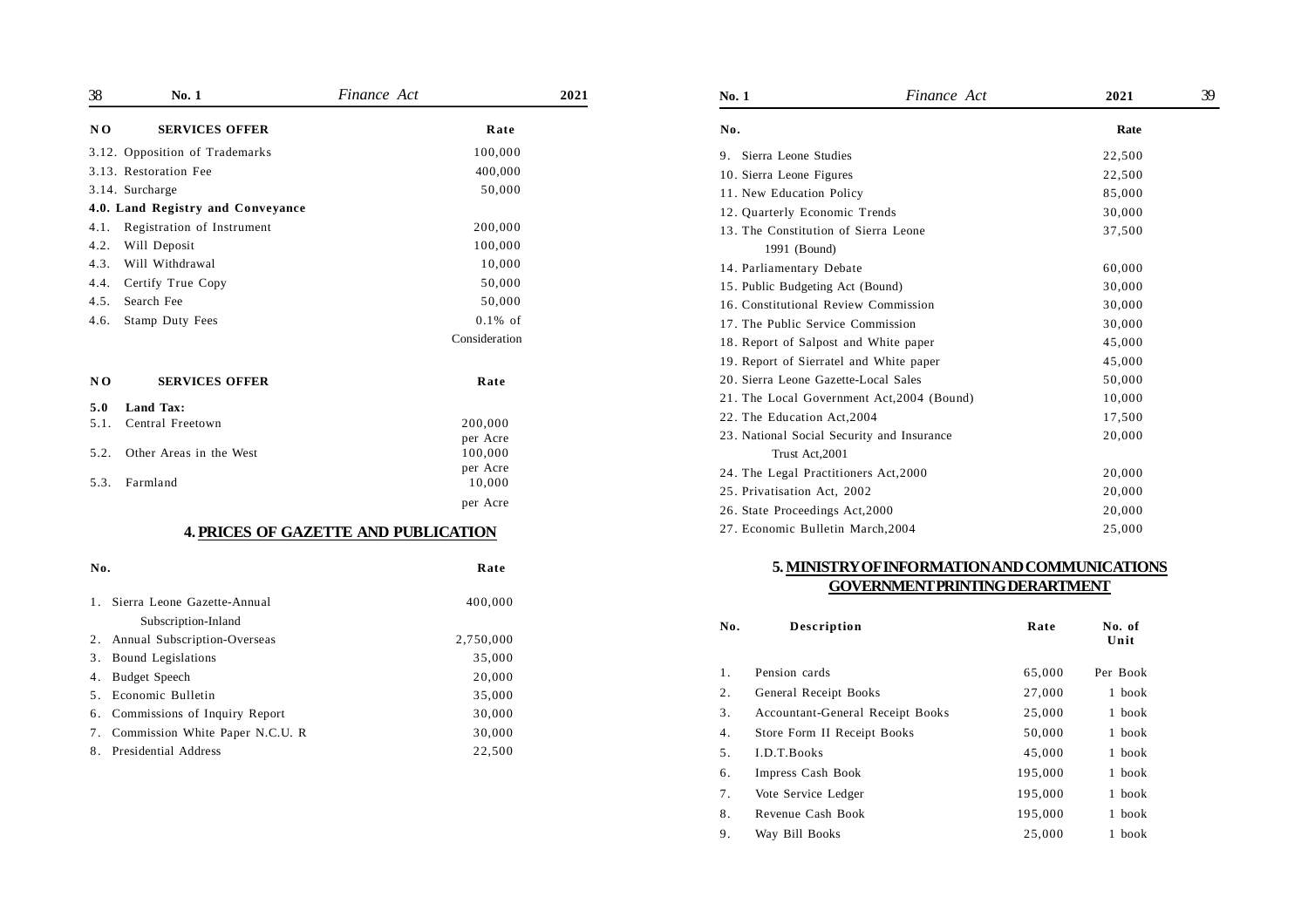| Rate<br>No.<br>Description<br>No.<br>No. of<br>No.<br>Description<br>Rate<br>Uni<br>Unit<br>45,000<br>Per 1<br>39.<br>Complementary Slips<br>Payment Voucher Book in Quad<br>100,000<br>1 book<br>10.<br>Letter Head A4<br>80,000<br>Per 1<br>40.<br>Commitment Control Forms Book<br>Per Book<br>65,000<br>11.<br>45,000<br>Letter Head A5<br>Per 1<br>41.<br>S.I.V.Books<br>65,000<br>Per Book<br>12.<br>Christmas Cards-Art Board<br>160,000<br>42.<br>Per 1<br>Allocated Store Ledgers<br>85,000<br>Per Book<br>13.<br>43.<br>Christmas Cards-Manilla<br>120,000<br>Per 1<br>Special Imprest Book<br>65,000<br>Per Book<br>14.<br>27,000<br>44.<br>Way Books<br>Per Bo<br>Treasury Forms 71<br>Per 100<br>15.<br>45,000<br>80,000<br>45.<br><b>Attendance Registers</b><br>Per Bo<br>Weights and Measures Books<br>Per Book<br>16.<br>40,000<br>Record of Service<br>350,000<br>46.<br>Per 1<br>Bank paying Slip Book<br>55,000<br>Per Book<br>17.<br>47.<br>Pensions Computation<br>95,000<br>Per 1<br>Receipt Cash Books<br>195,000<br>Per Book<br>18.<br>Economic Bullentin<br>50,000<br>Per Bo<br>48.<br>60,000<br>Per 100<br>19.<br><b>Bank Authority</b><br>File Covers<br>49.<br>12,000<br>per co<br>Cattle Traders Licence Receipt<br>60,000<br>Per Book<br>20.<br>Invitation Cards-Plain Gilt Edge<br>Per 1<br>50.<br><b>Books</b><br>4x5<br>140,000<br>Per 1<br>Advice of Changes Books<br>50,000<br>Per Book<br>21.<br>150,000<br>4x6<br>Per 1<br>Special Imprest Forms<br>80,000<br>Per 100<br>22.<br>5x7<br>170,000<br>Per 1<br>Per 100<br>23.<br><b>Standing Imprest Forms</b><br>80,000<br>6x8<br>190,000<br>Per 1<br>Per 100<br>24.<br>Cheque Order Forms<br>80,000<br>Invitation Cards-Plain Gilt Edge Crested<br>51.<br>45,000<br>Per 100<br>Revenue Vouchers<br>25.<br>150,000<br>4x5<br>Per 1<br>45,000<br>Per 100<br>26.<br>Salary Voucher No.68<br>160,000<br>4x6<br>Per 1<br>Retirement of Impress Forms<br>45,000<br>Per 100<br>27.<br>5x7<br>180,000<br>Per 1<br>Imprest Treasurer Form 129<br>45,000<br>Per 100<br>28.<br>6x8<br>200,000<br>Per 1<br>Imprest Adjustment Forms No.130<br>80,000<br>Per 100<br>29.<br>ALlocated Store Ledgers<br>85,000<br>Per Bo<br>52.<br>Departmental Warrant<br>45,000<br>Per 100<br>30.<br>Visitors Books<br>130,000<br>Per Bo<br>53.<br>45,000<br><b>Customs Assessment Books</b><br>31.<br>54.<br>Order of Service<br>190,000<br>Per 1<br>50,000<br>Per 100<br>32.<br>Salary Voucher Verification<br>55.<br>Unauthorized Dev.Forms<br>70,000<br>Per 1<br>45,000<br>Per 100<br>33.<br><b>Store Requisition Books</b><br>45,000<br>56.<br>Disapproval Notice Form<br>Per 1<br>Hard Cover Diaries<br>27,000<br>Per Book<br>34.<br>57.<br>Approval Notice Form<br>45,000<br>Per 1<br>Soft Cover Diaries<br>20,000<br>Per Book<br>35.<br>58.<br>Notice to Building Operation<br>45,000<br>Per 1<br>Calenders<br>15,000<br>Per Copy<br>36.<br>59.<br>Notice to Dangerous Building<br>45,000<br>Per 1<br>85,000<br>Per 100<br>37.<br>Invitation cards (cut cards) 4x5<br>60.<br>75,000<br>Per 1 | 40 | No. 1  | Finance Act |         | 2021 | No. 1 | Finance Act | 2021 |
|-------------------------------------------------------------------------------------------------------------------------------------------------------------------------------------------------------------------------------------------------------------------------------------------------------------------------------------------------------------------------------------------------------------------------------------------------------------------------------------------------------------------------------------------------------------------------------------------------------------------------------------------------------------------------------------------------------------------------------------------------------------------------------------------------------------------------------------------------------------------------------------------------------------------------------------------------------------------------------------------------------------------------------------------------------------------------------------------------------------------------------------------------------------------------------------------------------------------------------------------------------------------------------------------------------------------------------------------------------------------------------------------------------------------------------------------------------------------------------------------------------------------------------------------------------------------------------------------------------------------------------------------------------------------------------------------------------------------------------------------------------------------------------------------------------------------------------------------------------------------------------------------------------------------------------------------------------------------------------------------------------------------------------------------------------------------------------------------------------------------------------------------------------------------------------------------------------------------------------------------------------------------------------------------------------------------------------------------------------------------------------------------------------------------------------------------------------------------------------------------------------------------------------------------------------------------------------------------------------------------------------------------------------------------------------------------------------------------------------------------------------------------------------------------------------------------------------------------------------------------------------------------------------------------------------------------------------------------------------------------------------------------------------------------------------------|----|--------|-------------|---------|------|-------|-------------|------|
|                                                                                                                                                                                                                                                                                                                                                                                                                                                                                                                                                                                                                                                                                                                                                                                                                                                                                                                                                                                                                                                                                                                                                                                                                                                                                                                                                                                                                                                                                                                                                                                                                                                                                                                                                                                                                                                                                                                                                                                                                                                                                                                                                                                                                                                                                                                                                                                                                                                                                                                                                                                                                                                                                                                                                                                                                                                                                                                                                                                                                                                             |    |        |             |         |      |       |             |      |
|                                                                                                                                                                                                                                                                                                                                                                                                                                                                                                                                                                                                                                                                                                                                                                                                                                                                                                                                                                                                                                                                                                                                                                                                                                                                                                                                                                                                                                                                                                                                                                                                                                                                                                                                                                                                                                                                                                                                                                                                                                                                                                                                                                                                                                                                                                                                                                                                                                                                                                                                                                                                                                                                                                                                                                                                                                                                                                                                                                                                                                                             |    |        |             |         |      |       |             |      |
|                                                                                                                                                                                                                                                                                                                                                                                                                                                                                                                                                                                                                                                                                                                                                                                                                                                                                                                                                                                                                                                                                                                                                                                                                                                                                                                                                                                                                                                                                                                                                                                                                                                                                                                                                                                                                                                                                                                                                                                                                                                                                                                                                                                                                                                                                                                                                                                                                                                                                                                                                                                                                                                                                                                                                                                                                                                                                                                                                                                                                                                             |    |        |             |         |      |       |             |      |
|                                                                                                                                                                                                                                                                                                                                                                                                                                                                                                                                                                                                                                                                                                                                                                                                                                                                                                                                                                                                                                                                                                                                                                                                                                                                                                                                                                                                                                                                                                                                                                                                                                                                                                                                                                                                                                                                                                                                                                                                                                                                                                                                                                                                                                                                                                                                                                                                                                                                                                                                                                                                                                                                                                                                                                                                                                                                                                                                                                                                                                                             |    |        |             |         |      |       |             |      |
|                                                                                                                                                                                                                                                                                                                                                                                                                                                                                                                                                                                                                                                                                                                                                                                                                                                                                                                                                                                                                                                                                                                                                                                                                                                                                                                                                                                                                                                                                                                                                                                                                                                                                                                                                                                                                                                                                                                                                                                                                                                                                                                                                                                                                                                                                                                                                                                                                                                                                                                                                                                                                                                                                                                                                                                                                                                                                                                                                                                                                                                             |    |        |             |         |      |       |             |      |
|                                                                                                                                                                                                                                                                                                                                                                                                                                                                                                                                                                                                                                                                                                                                                                                                                                                                                                                                                                                                                                                                                                                                                                                                                                                                                                                                                                                                                                                                                                                                                                                                                                                                                                                                                                                                                                                                                                                                                                                                                                                                                                                                                                                                                                                                                                                                                                                                                                                                                                                                                                                                                                                                                                                                                                                                                                                                                                                                                                                                                                                             |    |        |             |         |      |       |             |      |
|                                                                                                                                                                                                                                                                                                                                                                                                                                                                                                                                                                                                                                                                                                                                                                                                                                                                                                                                                                                                                                                                                                                                                                                                                                                                                                                                                                                                                                                                                                                                                                                                                                                                                                                                                                                                                                                                                                                                                                                                                                                                                                                                                                                                                                                                                                                                                                                                                                                                                                                                                                                                                                                                                                                                                                                                                                                                                                                                                                                                                                                             |    |        |             |         |      |       |             |      |
|                                                                                                                                                                                                                                                                                                                                                                                                                                                                                                                                                                                                                                                                                                                                                                                                                                                                                                                                                                                                                                                                                                                                                                                                                                                                                                                                                                                                                                                                                                                                                                                                                                                                                                                                                                                                                                                                                                                                                                                                                                                                                                                                                                                                                                                                                                                                                                                                                                                                                                                                                                                                                                                                                                                                                                                                                                                                                                                                                                                                                                                             |    |        |             |         |      |       |             |      |
|                                                                                                                                                                                                                                                                                                                                                                                                                                                                                                                                                                                                                                                                                                                                                                                                                                                                                                                                                                                                                                                                                                                                                                                                                                                                                                                                                                                                                                                                                                                                                                                                                                                                                                                                                                                                                                                                                                                                                                                                                                                                                                                                                                                                                                                                                                                                                                                                                                                                                                                                                                                                                                                                                                                                                                                                                                                                                                                                                                                                                                                             |    |        |             |         |      |       |             |      |
|                                                                                                                                                                                                                                                                                                                                                                                                                                                                                                                                                                                                                                                                                                                                                                                                                                                                                                                                                                                                                                                                                                                                                                                                                                                                                                                                                                                                                                                                                                                                                                                                                                                                                                                                                                                                                                                                                                                                                                                                                                                                                                                                                                                                                                                                                                                                                                                                                                                                                                                                                                                                                                                                                                                                                                                                                                                                                                                                                                                                                                                             |    |        |             |         |      |       |             |      |
|                                                                                                                                                                                                                                                                                                                                                                                                                                                                                                                                                                                                                                                                                                                                                                                                                                                                                                                                                                                                                                                                                                                                                                                                                                                                                                                                                                                                                                                                                                                                                                                                                                                                                                                                                                                                                                                                                                                                                                                                                                                                                                                                                                                                                                                                                                                                                                                                                                                                                                                                                                                                                                                                                                                                                                                                                                                                                                                                                                                                                                                             |    |        |             |         |      |       |             |      |
|                                                                                                                                                                                                                                                                                                                                                                                                                                                                                                                                                                                                                                                                                                                                                                                                                                                                                                                                                                                                                                                                                                                                                                                                                                                                                                                                                                                                                                                                                                                                                                                                                                                                                                                                                                                                                                                                                                                                                                                                                                                                                                                                                                                                                                                                                                                                                                                                                                                                                                                                                                                                                                                                                                                                                                                                                                                                                                                                                                                                                                                             |    |        |             |         |      |       |             |      |
|                                                                                                                                                                                                                                                                                                                                                                                                                                                                                                                                                                                                                                                                                                                                                                                                                                                                                                                                                                                                                                                                                                                                                                                                                                                                                                                                                                                                                                                                                                                                                                                                                                                                                                                                                                                                                                                                                                                                                                                                                                                                                                                                                                                                                                                                                                                                                                                                                                                                                                                                                                                                                                                                                                                                                                                                                                                                                                                                                                                                                                                             |    |        |             |         |      |       |             |      |
|                                                                                                                                                                                                                                                                                                                                                                                                                                                                                                                                                                                                                                                                                                                                                                                                                                                                                                                                                                                                                                                                                                                                                                                                                                                                                                                                                                                                                                                                                                                                                                                                                                                                                                                                                                                                                                                                                                                                                                                                                                                                                                                                                                                                                                                                                                                                                                                                                                                                                                                                                                                                                                                                                                                                                                                                                                                                                                                                                                                                                                                             |    |        |             |         |      |       |             |      |
|                                                                                                                                                                                                                                                                                                                                                                                                                                                                                                                                                                                                                                                                                                                                                                                                                                                                                                                                                                                                                                                                                                                                                                                                                                                                                                                                                                                                                                                                                                                                                                                                                                                                                                                                                                                                                                                                                                                                                                                                                                                                                                                                                                                                                                                                                                                                                                                                                                                                                                                                                                                                                                                                                                                                                                                                                                                                                                                                                                                                                                                             |    |        |             |         |      |       |             |      |
|                                                                                                                                                                                                                                                                                                                                                                                                                                                                                                                                                                                                                                                                                                                                                                                                                                                                                                                                                                                                                                                                                                                                                                                                                                                                                                                                                                                                                                                                                                                                                                                                                                                                                                                                                                                                                                                                                                                                                                                                                                                                                                                                                                                                                                                                                                                                                                                                                                                                                                                                                                                                                                                                                                                                                                                                                                                                                                                                                                                                                                                             |    |        |             |         |      |       |             |      |
|                                                                                                                                                                                                                                                                                                                                                                                                                                                                                                                                                                                                                                                                                                                                                                                                                                                                                                                                                                                                                                                                                                                                                                                                                                                                                                                                                                                                                                                                                                                                                                                                                                                                                                                                                                                                                                                                                                                                                                                                                                                                                                                                                                                                                                                                                                                                                                                                                                                                                                                                                                                                                                                                                                                                                                                                                                                                                                                                                                                                                                                             |    |        |             |         |      |       |             |      |
|                                                                                                                                                                                                                                                                                                                                                                                                                                                                                                                                                                                                                                                                                                                                                                                                                                                                                                                                                                                                                                                                                                                                                                                                                                                                                                                                                                                                                                                                                                                                                                                                                                                                                                                                                                                                                                                                                                                                                                                                                                                                                                                                                                                                                                                                                                                                                                                                                                                                                                                                                                                                                                                                                                                                                                                                                                                                                                                                                                                                                                                             |    |        |             |         |      |       |             |      |
|                                                                                                                                                                                                                                                                                                                                                                                                                                                                                                                                                                                                                                                                                                                                                                                                                                                                                                                                                                                                                                                                                                                                                                                                                                                                                                                                                                                                                                                                                                                                                                                                                                                                                                                                                                                                                                                                                                                                                                                                                                                                                                                                                                                                                                                                                                                                                                                                                                                                                                                                                                                                                                                                                                                                                                                                                                                                                                                                                                                                                                                             |    |        |             |         |      |       |             |      |
|                                                                                                                                                                                                                                                                                                                                                                                                                                                                                                                                                                                                                                                                                                                                                                                                                                                                                                                                                                                                                                                                                                                                                                                                                                                                                                                                                                                                                                                                                                                                                                                                                                                                                                                                                                                                                                                                                                                                                                                                                                                                                                                                                                                                                                                                                                                                                                                                                                                                                                                                                                                                                                                                                                                                                                                                                                                                                                                                                                                                                                                             |    |        |             |         |      |       |             |      |
|                                                                                                                                                                                                                                                                                                                                                                                                                                                                                                                                                                                                                                                                                                                                                                                                                                                                                                                                                                                                                                                                                                                                                                                                                                                                                                                                                                                                                                                                                                                                                                                                                                                                                                                                                                                                                                                                                                                                                                                                                                                                                                                                                                                                                                                                                                                                                                                                                                                                                                                                                                                                                                                                                                                                                                                                                                                                                                                                                                                                                                                             |    |        |             |         |      |       |             |      |
|                                                                                                                                                                                                                                                                                                                                                                                                                                                                                                                                                                                                                                                                                                                                                                                                                                                                                                                                                                                                                                                                                                                                                                                                                                                                                                                                                                                                                                                                                                                                                                                                                                                                                                                                                                                                                                                                                                                                                                                                                                                                                                                                                                                                                                                                                                                                                                                                                                                                                                                                                                                                                                                                                                                                                                                                                                                                                                                                                                                                                                                             |    |        |             |         |      |       |             |      |
|                                                                                                                                                                                                                                                                                                                                                                                                                                                                                                                                                                                                                                                                                                                                                                                                                                                                                                                                                                                                                                                                                                                                                                                                                                                                                                                                                                                                                                                                                                                                                                                                                                                                                                                                                                                                                                                                                                                                                                                                                                                                                                                                                                                                                                                                                                                                                                                                                                                                                                                                                                                                                                                                                                                                                                                                                                                                                                                                                                                                                                                             |    |        |             |         |      |       |             |      |
|                                                                                                                                                                                                                                                                                                                                                                                                                                                                                                                                                                                                                                                                                                                                                                                                                                                                                                                                                                                                                                                                                                                                                                                                                                                                                                                                                                                                                                                                                                                                                                                                                                                                                                                                                                                                                                                                                                                                                                                                                                                                                                                                                                                                                                                                                                                                                                                                                                                                                                                                                                                                                                                                                                                                                                                                                                                                                                                                                                                                                                                             |    |        |             |         |      |       |             |      |
|                                                                                                                                                                                                                                                                                                                                                                                                                                                                                                                                                                                                                                                                                                                                                                                                                                                                                                                                                                                                                                                                                                                                                                                                                                                                                                                                                                                                                                                                                                                                                                                                                                                                                                                                                                                                                                                                                                                                                                                                                                                                                                                                                                                                                                                                                                                                                                                                                                                                                                                                                                                                                                                                                                                                                                                                                                                                                                                                                                                                                                                             |    |        |             |         |      |       |             |      |
|                                                                                                                                                                                                                                                                                                                                                                                                                                                                                                                                                                                                                                                                                                                                                                                                                                                                                                                                                                                                                                                                                                                                                                                                                                                                                                                                                                                                                                                                                                                                                                                                                                                                                                                                                                                                                                                                                                                                                                                                                                                                                                                                                                                                                                                                                                                                                                                                                                                                                                                                                                                                                                                                                                                                                                                                                                                                                                                                                                                                                                                             |    |        |             |         |      |       |             |      |
|                                                                                                                                                                                                                                                                                                                                                                                                                                                                                                                                                                                                                                                                                                                                                                                                                                                                                                                                                                                                                                                                                                                                                                                                                                                                                                                                                                                                                                                                                                                                                                                                                                                                                                                                                                                                                                                                                                                                                                                                                                                                                                                                                                                                                                                                                                                                                                                                                                                                                                                                                                                                                                                                                                                                                                                                                                                                                                                                                                                                                                                             |    |        |             |         |      |       |             |      |
|                                                                                                                                                                                                                                                                                                                                                                                                                                                                                                                                                                                                                                                                                                                                                                                                                                                                                                                                                                                                                                                                                                                                                                                                                                                                                                                                                                                                                                                                                                                                                                                                                                                                                                                                                                                                                                                                                                                                                                                                                                                                                                                                                                                                                                                                                                                                                                                                                                                                                                                                                                                                                                                                                                                                                                                                                                                                                                                                                                                                                                                             |    |        |             |         |      |       |             |      |
|                                                                                                                                                                                                                                                                                                                                                                                                                                                                                                                                                                                                                                                                                                                                                                                                                                                                                                                                                                                                                                                                                                                                                                                                                                                                                                                                                                                                                                                                                                                                                                                                                                                                                                                                                                                                                                                                                                                                                                                                                                                                                                                                                                                                                                                                                                                                                                                                                                                                                                                                                                                                                                                                                                                                                                                                                                                                                                                                                                                                                                                             |    |        |             |         |      |       |             |      |
|                                                                                                                                                                                                                                                                                                                                                                                                                                                                                                                                                                                                                                                                                                                                                                                                                                                                                                                                                                                                                                                                                                                                                                                                                                                                                                                                                                                                                                                                                                                                                                                                                                                                                                                                                                                                                                                                                                                                                                                                                                                                                                                                                                                                                                                                                                                                                                                                                                                                                                                                                                                                                                                                                                                                                                                                                                                                                                                                                                                                                                                             |    |        |             |         |      |       |             |      |
|                                                                                                                                                                                                                                                                                                                                                                                                                                                                                                                                                                                                                                                                                                                                                                                                                                                                                                                                                                                                                                                                                                                                                                                                                                                                                                                                                                                                                                                                                                                                                                                                                                                                                                                                                                                                                                                                                                                                                                                                                                                                                                                                                                                                                                                                                                                                                                                                                                                                                                                                                                                                                                                                                                                                                                                                                                                                                                                                                                                                                                                             |    | 41/2x6 | 95,000      | Per 100 |      |       | Rent Forms  |      |
| <b>Employment Cards</b><br>65,000<br>Per 1<br>61.<br>Per 100<br>5x7<br>120,000                                                                                                                                                                                                                                                                                                                                                                                                                                                                                                                                                                                                                                                                                                                                                                                                                                                                                                                                                                                                                                                                                                                                                                                                                                                                                                                                                                                                                                                                                                                                                                                                                                                                                                                                                                                                                                                                                                                                                                                                                                                                                                                                                                                                                                                                                                                                                                                                                                                                                                                                                                                                                                                                                                                                                                                                                                                                                                                                                                              |    |        |             |         |      |       |             |      |
| Cert. or Renewal of Registration<br>85,000<br>Per 1<br>62.<br>6x8<br>135,000<br>Per 100                                                                                                                                                                                                                                                                                                                                                                                                                                                                                                                                                                                                                                                                                                                                                                                                                                                                                                                                                                                                                                                                                                                                                                                                                                                                                                                                                                                                                                                                                                                                                                                                                                                                                                                                                                                                                                                                                                                                                                                                                                                                                                                                                                                                                                                                                                                                                                                                                                                                                                                                                                                                                                                                                                                                                                                                                                                                                                                                                                     |    |        |             |         |      |       |             |      |
| of Factory<br>Per 100<br>Visiting Cards<br>1,000,000<br>38.                                                                                                                                                                                                                                                                                                                                                                                                                                                                                                                                                                                                                                                                                                                                                                                                                                                                                                                                                                                                                                                                                                                                                                                                                                                                                                                                                                                                                                                                                                                                                                                                                                                                                                                                                                                                                                                                                                                                                                                                                                                                                                                                                                                                                                                                                                                                                                                                                                                                                                                                                                                                                                                                                                                                                                                                                                                                                                                                                                                                 |    |        |             |         |      |       |             |      |

| No. 1 | Finance Act                              | 2021    | 41             |  |
|-------|------------------------------------------|---------|----------------|--|
| No.   | Description                              | Rate    | No. of<br>Unit |  |
| 39.   | Complementary Slips                      | 45,000  | Per 100        |  |
| 40.   | Letter Head A4                           | 80,000  | Per 100        |  |
| 41.   | Letter Head A5                           | 45,000  | Per 100        |  |
| 42.   | Christmas Cards-Art Board                | 160,000 | Per 100        |  |
| 43.   | Christmas Cards-Manilla                  | 120,000 | Per 100        |  |
| 44.   | Way Books                                | 27,000  | Per Book       |  |
| 45.   | Attendance Registers                     | 80,000  | Per Book       |  |
| 46.   | Record of Service                        | 350,000 | Per 100        |  |
| 47.   | Pensions Computation                     | 95,000  | Per 100        |  |
| 48.   | Economic Bullentin                       | 50,000  | Per Book       |  |
| 49.   | File Covers                              | 12,000  | per copy       |  |
| 50.   | Invitation Cards-Plain Gilt Edge         |         | Per 100        |  |
|       | 4x5                                      | 140,000 | Per 100        |  |
|       | 4x6                                      | 150,000 | Per 100        |  |
|       | 5x7                                      | 170,000 | Per 100        |  |
|       | 6x8                                      | 190,000 | Per 100        |  |
| 51.   | Invitation Cards-Plain Gilt Edge Crested |         |                |  |
|       | 4x5                                      | 150,000 | Per 100        |  |
|       | 4x6                                      | 160,000 | Per 100        |  |
|       | 5x7                                      | 180,000 | Per 100        |  |
|       | 6x8                                      | 200,000 | Per 100        |  |
| 52.   | ALlocated Store Ledgers                  | 85,000  | Per Book       |  |
| 53.   | Visitors Books                           | 130,000 | Per Book       |  |
| 54.   | Order of Service                         | 190,000 | Per $100$      |  |
| 55.   | Unauthorized Dev.Forms                   | 70,000  | Per $100$      |  |
| 56.   | Disapproval Notice Form                  | 45,000  | Per 100        |  |
| 57.   | Approval Notice Form                     | 45,000  | Per 100        |  |
| 58.   | Notice to Building Operation             | 45,000  | Per 100        |  |
| 59.   | Notice to Dangerous Building             | 45,000  | Per 100        |  |
| 60.   | Rent Forms                               | 75,000  | Per 100        |  |
| 61.   | Employment Cards                         | 65,000  | Per 100        |  |
| 62.   | Cert. or Renewal of Registration         | 85,000  | Per 100        |  |
|       | of Factory                               |         |                |  |
|       |                                          |         |                |  |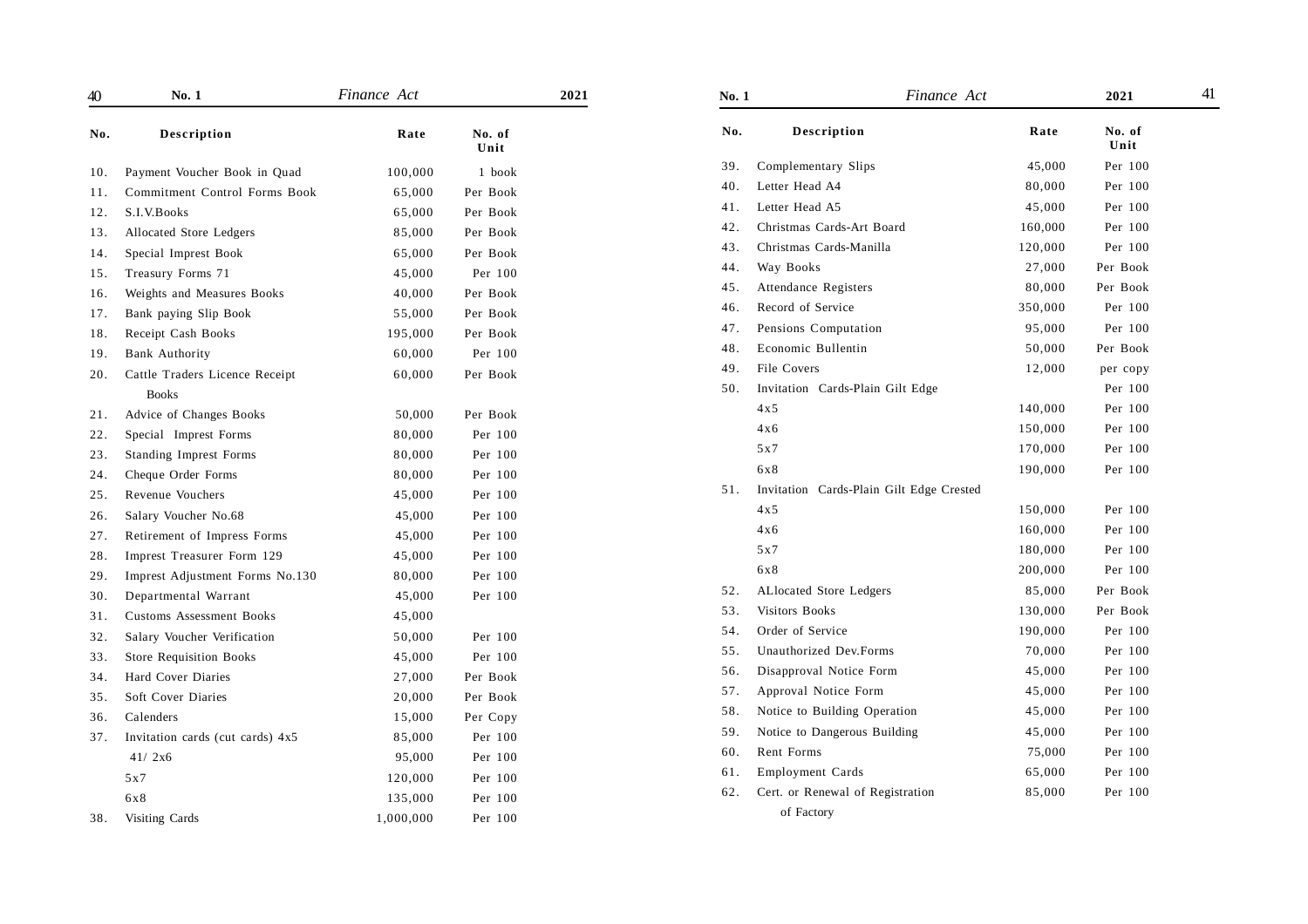| 42  | No. 1                          | Finance Act | 2021           | No. 1 |                                        | Finance Act | 2021            |
|-----|--------------------------------|-------------|----------------|-------|----------------------------------------|-------------|-----------------|
| No. | Description                    | Rate        | No. of<br>Unit | No.   | Description                            | Rate        | No. $0$<br>Unit |
| 63. | Survey Forms                   | 45,000      | Per 100        | 94.   | Tally Cards                            | 150,000     | Per 1           |
| 64. | Grant-in-Aid Application Forms | 110,000     | Per 100        | 95.   | Fuel Coupon bk.                        | 20,000      | Per Bo          |
| 65. | <b>Bond Forms</b>              | 75,000      | Per 100        | 96.   | T.I.6 Forms                            | 65,000      | Per 1           |
| 66. | Register of File Books         | 195,000     | Per Book       | 97.   | T.I.8 Forms                            | 80,000      | Per 1           |
| 67. | Register of Student Books      | 195,000     | Per Book       | 98.   | Assessment Monthly Progress            | 90,000      | Per 1           |
| 68. | Fuel Wood/Charcoal Transport   | 50,000      | Per Book       |       | Report Forms                           |             |                 |
|     | Permit book                    |             |                | 99.   | I.T.I. (Schedule)                      | 90,000      | Per 1           |
| 69. | Shrimper Books                 | 62,000      | Per Book       | 100.  | Phyto-Sanitary Certificate             | 45,000      | Per Bo          |
| 70. | Damersal Trawler book          | 62,000      | Per Book       | 101.  | Phyto-Sanitary Import Permit           | 45,000      | Per Bo          |
| 71. | Purse Seiner bk.               | 62,000      | Per Book       |       | 102. Football Tickets                  | 20,000      | Per Bo          |
| 72. | Gender and Dev. Terminology    | 45,000      | Per Book       |       | 103. Vaccination Cards                 | 375,000     | Per 1           |
|     | Booklet                        |             |                |       | 104. Answer Books (State Register)     | 12,000      | Per Bo          |
| 73. | Request Forms FM.99.9          | 50,000      | Per Book       |       | 105. Answer Books (Midwife)            | 12,000      | Per Bo          |
| 74. | S.L.B.S.Invoice Books          | 65,000      | Per Book       |       | 106. Exams Entry Cards                 | 25,000      | Per 1           |
| 75. | Customs Vehicle Slip bk        | 65,000      | Per Book       |       | 107. Out-Patient Cards                 | 100,000     | Per 1           |
| 76. | Daily Occurrence bk.           | 195,000     | Per Book       | 108.  | Surgical (Bed-head ticket 4pp)         | 300,000     | Per 1           |
| 77. | S.M.D.Books                    | 65,000      | Per Book       |       | 109. Pads (Prescription forms) size A6 | 25,000      | Per Bo          |
| 78. | Statistics Import Daily Cards  | 250,000     | Per 100        |       | 110. Medical bed head tickets          | 350,000     | Per 1           |
| 79. | Valuation Import Cards         | 250,000     | Per 100        |       | 111. Continuation Sheets               | 250,000     | Per 1           |
| 80. | Contractors Reg. Form          | 85,000      | Per Book       |       | 112. Treatment Chart                   | 250,000     | Per 1           |
| 81. | Muslim Marriage Cert.bks       | 320,000     | Per Book       |       | 113. Clinical Chart                    | 300,000     | Per co          |
| 82. | Christian Marriage Cert.bks    | 320,000     | Per Book       |       | 114. Discharge Cards                   | 40,000      | Per 1           |
| 83. | Business Reg.Cert.             | 300,000     | Per 100        |       | 115. Permission for Operation          | 40,000      | Per 1           |
| 84. | Estate File Cover              | 10,000      | Per 100        |       | 116. In-Patient Registers              | 175,000     | Per Bo          |
| 85. | Trade Mark                     | 10,000      | Per 100        |       | 117. In-Patient Registers              | 175,000     | Per Bo          |
| 86. | Renewal of Licence Cert        | 300,000     | Per 100        |       | 118. Met Forms (SL098)                 | 100,000     | Per 1           |
| 87. | Muslim Divorce Cert.bk         | 320,000     | Per 100        |       | 119. Met Forms (101/3)                 | 100,000     | Per 1           |
| 88. | Pertnership Forms              | 85,000      | Per 100        |       | 120. Met Forms (101/40)                | 100,000     | Per 1           |
| 89. | <b>Business Name Forms</b>     | 85,000      | Per 100        |       | 121. Met Forms (SL012)                 | 100,000     | Per 1           |
| 90. | Civil Marriage Cet.bk.         | 320,000     | Per Book       |       | 122. Met Forms (SL0101)                | 100,000     | Per 1           |
| 91. | Business Name File Cover       | 10,000      | Per copy       |       | 123. Met Forms (SL101/3)               | 100,000     | Per 1           |
| 92. | Company File Cover             | 10,000      | Per copy       |       | 124. Met Forms (SL100)                 | 100,000     | Per 1           |
| 93. | Business Reg. File Cover       | 10,000      | Per copy       |       | 125. SI Met 061                        | 110,000     | Per 1           |

| No. 1 | Finance Act                                 | 2021    | 43             |  |  |
|-------|---------------------------------------------|---------|----------------|--|--|
| No.   | Description<br>Rate                         |         | No. of<br>Unit |  |  |
| 94.   | Tally Cards                                 | 150,000 | Per 100        |  |  |
| 95.   | Fuel Coupon bk.                             | 20,000  | Per Book       |  |  |
| 96.   | T.I.6 Forms                                 | 65,000  | Per 100        |  |  |
| 97.   | T.I.8 Forms                                 | 80,000  | Per 100        |  |  |
| 98.   | Assessment Monthly Progress<br>Report Forms | 90,000  | Per 100        |  |  |
| 99.   | I.T.I. (Schedule)                           | 90,000  | Per 100        |  |  |
| 100.  | Phyto-Sanitary Certificate                  | 45,000  | Per Book       |  |  |
| 101.  | Phyto-Sanitary Import Permit                | 45,000  | Per Book       |  |  |
| 102.  | Football Tickets                            | 20,000  | Per Book       |  |  |
|       | 103. Vaccination Cards                      | 375,000 | Per 100        |  |  |
|       | 104. Answer Books (State Register)          | 12,000  | Per Book       |  |  |
|       | 105. Answer Books (Midwife)                 | 12,000  | Per Book       |  |  |
|       | 106. Exams Entry Cards                      | 25,000  | Per 100        |  |  |
|       | 107. Out-Patient Cards                      | 100,000 | Per 100        |  |  |
| 108.  | Surgical (Bed-head ticket 4pp)              | 300,000 | Per 100        |  |  |
|       | 109. Pads (Prescription forms) size A6      | 25,000  | Per Book       |  |  |
|       | 110. Medical bed head tickets               | 350,000 | Per 100        |  |  |
|       | 111. Continuation Sheets                    | 250,000 | Per 100        |  |  |
| 112.  | Treatment Chart                             | 250,000 | Per 100        |  |  |
|       | 113. Clinical Chart                         | 300,000 | Per copy       |  |  |
|       | 114. Discharge Cards                        | 40,000  | Per 100        |  |  |
| 115.  | Permission for Operation                    | 40,000  | Per 100        |  |  |
| 116.  | In-Patient Registers                        | 175,000 | Per Book       |  |  |
| 117.  | In-Patient Registers                        | 175,000 | Per Book       |  |  |
| 118.  | Met Forms (SL098)                           | 100,000 | Per 100        |  |  |
| 119.  | Met Forms $(101/3)$                         | 100,000 | Per 100        |  |  |
| 120.  | Met Forms $(101/40)$                        | 100,000 | Per 100        |  |  |
| 121.  | Met Forms (SL012)                           | 100,000 | Per 100        |  |  |
| 122.  | Met Forms (SL0101)                          | 100,000 | Per 100        |  |  |
| 123.  | Met Forms $(SL101/3)$                       | 100,000 | Per 100        |  |  |
| 124.  | Met Forms (SL100)                           | 100,000 | Per 100        |  |  |
| 125.  | SI Met 061                                  | 110,000 | Per 100        |  |  |
|       |                                             |         |                |  |  |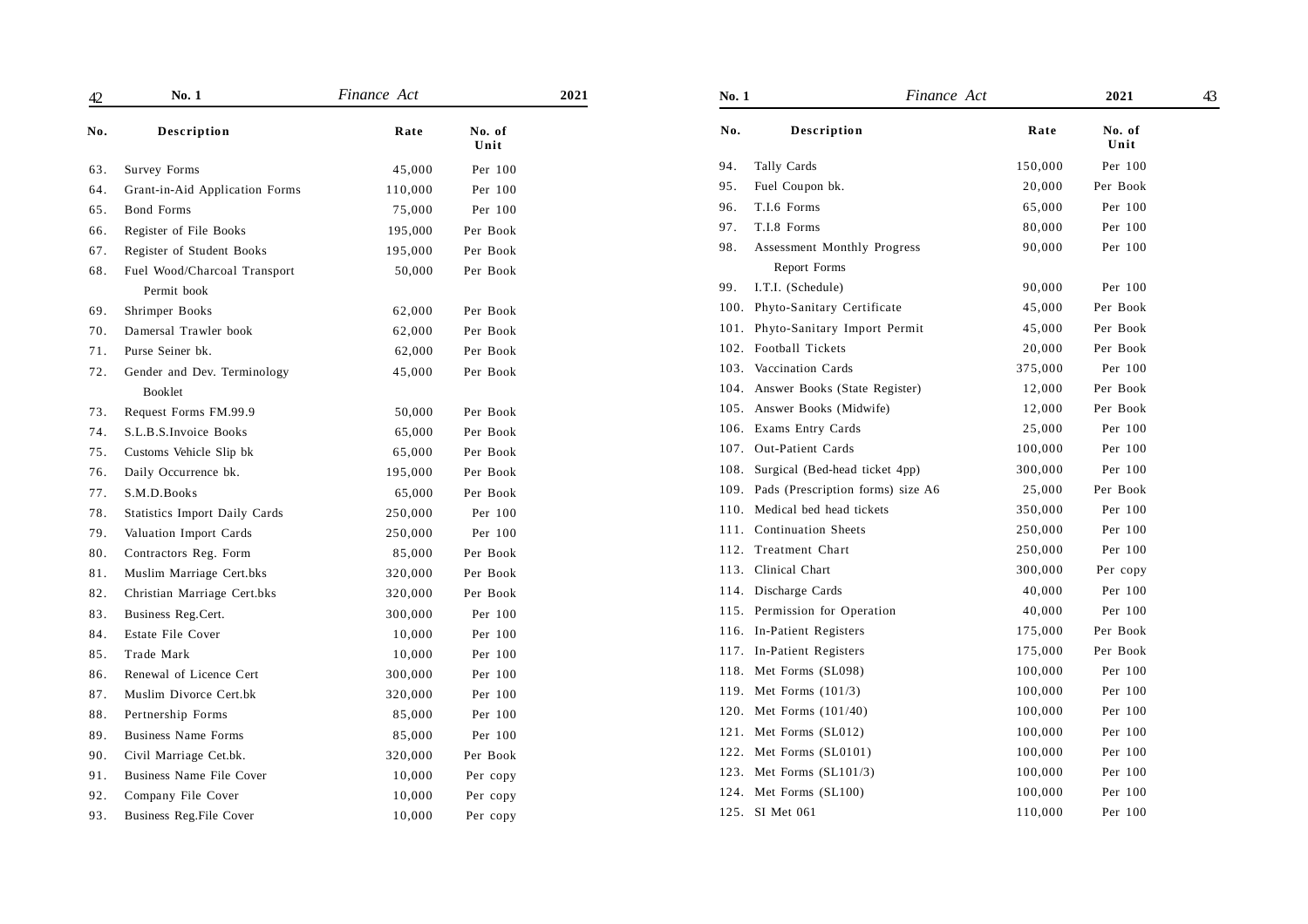| 44   | No. 1                                                   | Finance Act |                | 20 |
|------|---------------------------------------------------------|-------------|----------------|----|
| No.  | Description                                             | Rate        | No. of<br>Unit |    |
| 126. | Met Forms 152                                           | 90,000      | Per 100        |    |
| 127. | Pocket Register                                         | 70,000      | Per copy       |    |
|      | 128. Warrant of Commitment                              | 60,000      | Per 100        |    |
|      | (Non-payment)                                           |             |                |    |
|      | 129. Summons (Form 30)                                  | 85,000      | Per 100        |    |
|      | 130. Warrant of Commitment                              | 85,000      | Per 100        |    |
|      | (Non-Alternative)                                       |             |                |    |
|      | 131. Order to bring up a Prisoner Form                  | 45,000      | Per 100        |    |
|      | 132. Warrant Forms                                      | 45,000      | Per 100        |    |
| 133. | Magistrate Court Forms                                  | 60,000      | Per 100        |    |
|      | 134. P.M. Forms No.30                                   | 60,000      | Per 100        |    |
|      | 135. Statement of Fines Forms                           | 60,000      | Per 100        |    |
|      | 136. Death Certificate                                  | 60,000      | Per 100        |    |
|      | 137. Verification of Signature Cards                    | 60,000      | Per 100        |    |
|      | 138. Affication of Signature Cards                      | 60,000      | Per 100        |    |
|      | 139. Affidavit Forms                                    | 60,000      | Per 100        |    |
|      | 140. High Court Record Book                             | 160,000     | Per Book       |    |
| 141. | File Covers                                             | 10,000      | Per copy       |    |
| 142. | Affidavit of Service Summons<br>out of the Jurisdiction | 60,000      | Per 100        |    |
|      | 143. Sheriff Forms No.2                                 | 60,000      | Per 100        |    |
|      | 144. Returns of Jurors Summon                           | 60,000      | Per 100        |    |
| 145. | Affidavit of Service                                    | 60,000      | Per 100        |    |
| 146. | Sheriff Forms No.6                                      | 60,000      | Per 100        |    |
| 147. | Sheriff Forms No.12                                     | 60,000      | Per 100        |    |
| 148. | Sheriff Forms No.37                                     | 60,000      | Per 100        |    |
|      | 149. Court Notice                                       | 60,000      | Per 100        |    |
|      | 150. Insert Sheet                                       | 80,000      | Per 100        |    |
| 151. | Bailiff Process Service book                            | 150,000     | Per 100        |    |
|      | 152. Notice Forms                                       | 60,000      | Per 100        |    |
|      | 153. Payment Slips                                      | 60,000      | Per 100        |    |
| 154. | <b>Remand Warrants</b>                                  | 60,000      | Per 100        |    |
|      | 155. Red Car Stickers                                   | 65,000      | Per 100        |    |

| No. 1                    | Finance Act |                | 2021 | No. 1 | Finance Act                          |         | 2021           | 45 |
|--------------------------|-------------|----------------|------|-------|--------------------------------------|---------|----------------|----|
| escription               | Rate        | No. of<br>Unit |      | No.   | Description                          | Rate    | No. of<br>Unit |    |
| ns 152                   | 90,000      | Per 100        |      |       | 156. Criminal Summons                | 60,000  | Per 100        |    |
| degister                 | 70,000      | Per copy       |      |       | 157. Summons                         | 60,000  | Per 100        |    |
| of Commitment            | 60,000      | Per 100        |      | 158.  | Ejectment Notice                     | 60,000  | Per 100        |    |
| 1-payment)               |             |                |      |       | 159. Information Form                | 60,000  | Per 100        |    |
| $s$ (Form 30)            | 85,000      | Per 100        |      |       | 160. Passes                          | 60,000  | Per 100        |    |
| of Commitment            | 85,000      | Per 100        |      |       | 161. Register Minite Book            | 120,000 | Per Book       |    |
| -Alternative)            |             |                |      | 162.  | Declaration Forms                    | 65,000  | Per 100        |    |
| bring up a Prisoner Form | 45,000      | Per 100        |      | 163.  | Emergency Travelling Certificate     | 85,000  | Per Book       |    |
| Forms                    | 45,000      | Per 100        |      |       | 164. Guarantors Forms                | 85,000  | Per 100        |    |
| te Court Forms           | 60,000      | Per 100        |      | 165.  | <b>Embarkation Cards</b>             | 60,000  | Per 100        |    |
| ms No.30                 | 60,000      | Per 100        |      | 166.  | Affidavit Form A                     | 65,000  | Per 100        |    |
| t of Fines Forms         | 60,000      | Per 100        |      | 167.  | Affidavit Form B                     | 65,000  | Per 100        |    |
| ertificate               | 60,000      | Per 100        |      |       | 168. Application for Passport Form A | 110,000 | Per 100        |    |
| on of Signature Cards    | 60,000      | Per 100        |      |       | 169. Application for Replacement     | 60,000  | Per 100        |    |
| n of Signature Cards     | 60,000      | Per 100        |      |       | Form E                               |         |                |    |
| Forms                    | 60,000      | Per 100        |      |       | 170. Application for Renewal Form D  | 60,000  | Per 100        |    |
| urt Record Book          | 160,000     | Per Book       |      |       | 171. Application Affidavit Form A    | 60,000  | Per 100        |    |
| ers                      | 10,000      | Per copy       |      |       | 172. Application Affidavit Form B    | 60,000  | Per 100        |    |
| of Service Summons       | 60,000      | Per 100        |      | 173.  | <b>Registration Cards</b>            | 60,000  | Per 100        |    |
| f the Jurisdiction       |             |                |      |       | 174. Immigration Officers Boarding   | 95,000  | Per Book       |    |
| orms No.2                | 60,000      | Per 100        |      |       | <b>Book</b>                          |         |                |    |
| of Jurors Summon         | 60,000      | Per 100        |      |       | 175. Re-entry permit Visa Form       | 65,000  | Per 100        |    |
| of Service               | 60,000      | Per 100        |      | 176.  | Non-Citizen Certificate              | 65,000  | Per 100        |    |
| orms No.6                | 60,000      | Per 100        |      | 177.  | Funeral Hymn Sheet                   | 200,000 | Per 100        |    |
| orms No.12               | 60,000      | Per 100        |      |       | 178. Wedding Hymn Sheet              | 220,000 | Per 100        |    |
|                          |             |                |      |       |                                      |         |                |    |